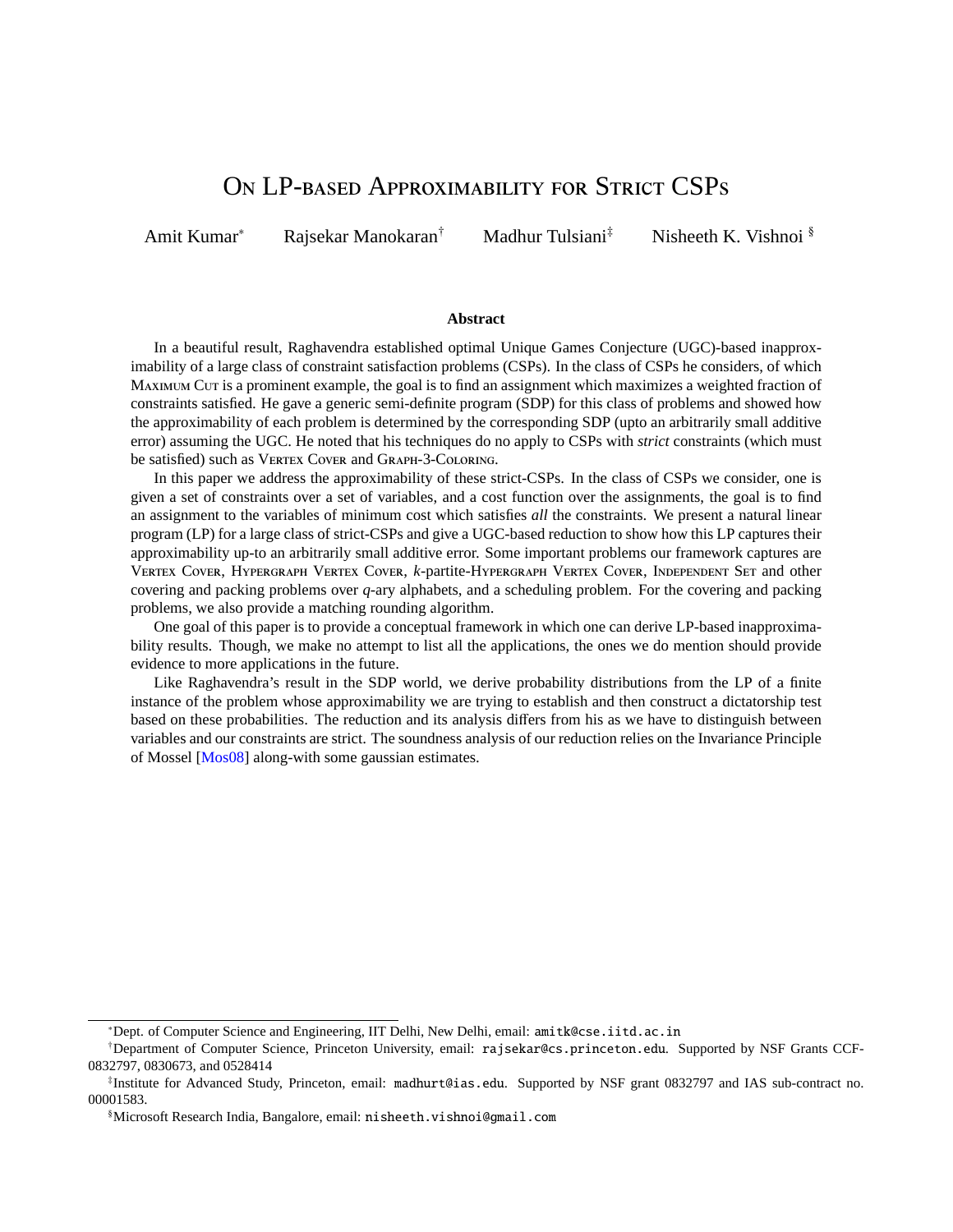## **1 Introduction**

In this paper we address the approximability of strict-Constraint Satisfaction Problems (CSPs). The kind of problems we will consider in this class have the following specification: Given a set of variables  $\{x_1, \ldots, x_n\}$  supposed to take values in the set  $[q] \stackrel{\text{def}}{=} \{0, 1, ..., q - 1\}$ , constraints  $\{A_e\}_{e \in E}$ , where each *e* is an ordered tuple of at-most *k* variables and each *A*  $\subset [q]^{[e]}$  and a weight *w*, for each variable, the goal is to f *k* variables and each  $A_e \subseteq [q]^{|e|}$ , and a weight  $w_i$  for each variable, the goal is to find an assignment to each  $x_i$ <br>which satisfies all the constraints and minimizes  $\sum^n u_i x_i$ . We refer to them as strict. CSPs preci which satisfies *all* the constraints and minimizes  $\sum_{i=1}^{n} w_i x_i$ . We refer to them as strict-CSPs precisely because all<br>the constraints must be satisfied. Many important optimization problems are cantured by this spec the constraints must be satisfied. Many important optimization problems are captured by this specification: V COVER, HYPERGRAPH VERTEX COVER, INDEPENDENT SET, covering and packing problems, GRAPH-3-COLORING to name a few.

Note that strict-CSPs are different from the CSPs considered by Raghavendra [\[Rag08\]](#page-13-1) where the goal, given a set of constraints is to find an assignment which maximizes a payoff function associated with whether a constraint is satisfied or not and, in particular, assignments which satisfy only part of the constraints are feasible, e.g., MAXIMUM CUT. Even though optimal inapproximability and approximability for several problems such as MAXIMUM CUT which fell in Raghavendra's framework were known before (see [\[Rag08\]](#page-13-1)), the main feature of his result was the use of semi-definite programming (SDP)-integrality gaps to come up with Unique Games Conjecture (UGC)-based hardness reductions, complementing the result of Khot and Vishnoi [\[KV05\]](#page-12-0) who show how to use UGC-based hardness reductions to come up with SDP-integrality gaps. He gave a generic SDP for this class of CSPs and showed how the approximability of each problem is determined by the corresponding SDP up-to an arbitrarily small additive error assuming the UGC. He noted in his paper that his techniques do no apply to strict-CSPs such as VERTEX COVER and GRAPH-3-COLORING.

In this paper we present a framework similar to Raghavendra's which applies to a large class of strict-CSPs. In particular, we show that a natural linear program (LP) captures precisely (up-to arbitrarily small additive error) the approximability of strict-CSPs such as covering-packing problems, which include VERTEX COVER, HYPER-GRAPH VERTEX COVER and INDEPENDENT SET, as observed by Guruswami and Saket [\[GS10\]](#page-12-1) - the *k*-partite-*k*-uniform-HYPERGRAPH VERTEX COVER problem, and the concurrent open shop problem in scheduling  $[MQS<sup>+</sup>09]$ , [\[BK09a\]](#page-11-0). We show how to convert integrality gap for the LP for these problems to a UNIQUE GAMES-based hardness of approximation result in a principled way. Thus, the above results are obtained by invoking known integrality gaps for the above-mentioned problems. In addition, for covering-packing problems, we give a simple rounding algorithm which achieves the integrality gap, again up-to an arbitrarily small additive constant. This result is the analogue in the strict-CSP world of that obtained by Raghavendra and Steurer [\[RS09b\]](#page-13-3).

We do not attempt to list all the corollaries in this paper and, rather, focus on providing a systematic framework to compose LP integrality gap instances for strict-CSPs with UNIQUE GAMES instances and to demonstrate how the rounding algorithm comes out as a natural by-product of the soundness analysis.

Before we describe our results, it would be useful to introduce some notation. We keep the discussion here in the {0, <sup>1</sup>} setting for the ease of presentation. They extend to the *<sup>q</sup>*-ary world in a straightforward manner and we present the details in Section [7.](#page-16-0)

### **1.1 Preliminaries**

**Strict-CSPs.** A problem Π is said to be a *k*-strict-CSP if it consists of a set of vertices (variables) *V* with weights  ${w_v}_{v \in V}$  on them, a set of hyper-edges of size at-most *k* and for every hyper-edge *e* ∈ *E*, a constraint  $A_e \subseteq \{0, 1\}^{|e|}$ <br>We assume that all *w*, are of same sign and  $|\nabla u| = 1$ . The objective is to find a  ${0,$ We assume that all  $w_v$  are of same sign and  $|\sum_{v \in V} w_v| = 1$ . The objective is to find a {0, 1} assignment to the vertices so as to satisfy all the hyper-edge constraints and minimize the weight of vertices set to 1 (sel vertices so as to satisfy *all* the hyper-edge constraints and minimize the weight of vertices set to 1 (selected). This requirement, that in a feasible assignment all the constraints be satisfied, is why we refer to these CSPs as strict. If each constraint *A<sup>e</sup>* is upward-monotone, i.e., given a feasible solution (a subset of vertices), adding more vertices to the solution keeps it feasible, and each  $w_v \ge 0$ , we refer to the problem as *k*-strict<sup>†</sup>-CSP. If each constraint is<br>downward monotone i.e., given a feasible solution (a subset of vertices) deleting vertices from the downward-monotone, i.e., given a feasible solution (a subset of vertices), deleting vertices from the solution keeps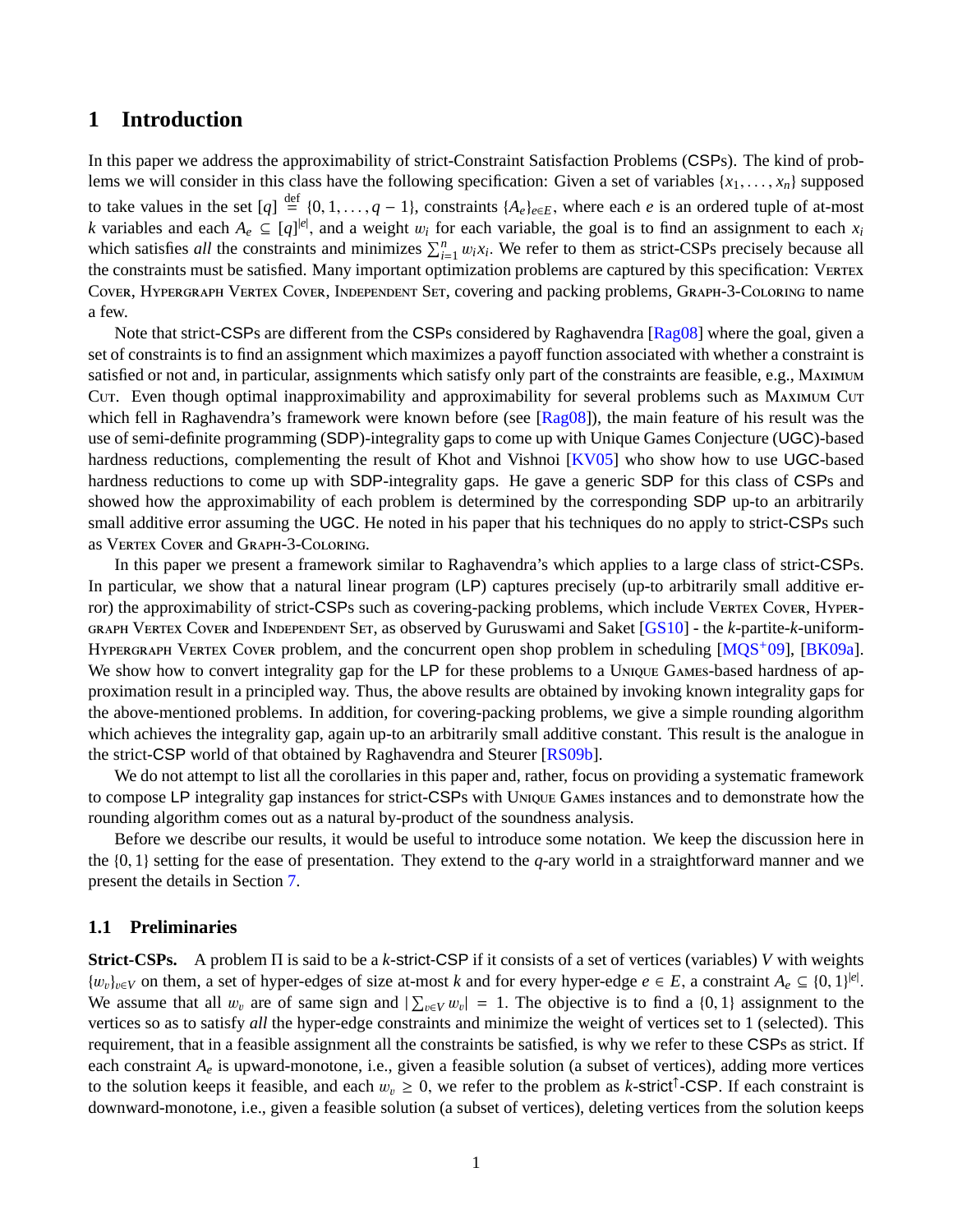<span id="page-2-3"></span>it feasible, and each  $w_v \le 0$ , we refer to the problem as *k*-strict<sup>1</sup>-CSP. strict<sup>1</sup>-CSP is also referred to as a covering<br>problem while strict<sup>1</sup>-CSP as a packing problem. Observe that VERTEX COVER is a 2-strict<sup>1</sup>-CS problem while strict<sup>↓</sup>-CSP as a packing problem. Observe that VERTEX CovER is a 2-strict<sup>†</sup>-CSP and INDEPENDENT SET a 2-strict<sup>†</sup>-CSP. Sometimes, we may also be interested in a k-strict-CSP Π where input hyper-graph has some pre-specified structure, e.g., the hyper-graph could *k*-partite and *k*-uniform.

**The** LP **for a** *k***-**strict-CSP **problem.** One can define the following LP relaxation for any *k*-strict-CSP. This relaxation is inspired by the Sherali-Adams [\[SA90\]](#page-13-4) relaxation and plays a crucial role in our results.

$$
lp(\mathcal{I}) \stackrel{\text{def}}{=} \text{minimize} \quad \sum_{v \in V} w_v x_v \tag{1}
$$

subject to  $\forall e=(v_1, v_2, ..., v_l) \in E$  (*x*<sub>0</sub><sub>1</sub>, *x*<sub>0</sub><sub>2</sub>, ..., *x*<sub>0</sub><sub>*i*</sub>) ∈ ConvexHull(*A*<sub>*e*</sub>) (2)

$$
\forall_{v \in V} \qquad \qquad 0 \leq x_v \leq 1 \tag{3}
$$

<span id="page-2-0"></span>Figure 1: LP for *k*-strict-CSP

Here, for a hyper-edge  $e = (v_1, \ldots, v_l)$ , ConvexHull $(A_e)$  denotes the convex hull of all assignments  $\sigma \in \{0, 1\}^l$ <br>which satisfy the constraint  $A$ . For an instance  $\mathcal{F}$ , let  $P(\mathcal{F})$  denote the optimum of the LP o which satisfy the constraint  $A_e$ . For an instance  $I$ , let  $|p(I)|$  denote the optimum of the LP of Figure [1](#page-2-0) for  $I$ . Let  $val(T, x)$  denote the value of  $LP(T)$  for a feasible x to it. Also, let opt(I) denote the value of the optimal integral solution for  $I$ . For the sake of readability, we will assume that all the hyper-edges are exactly of size  $k$ .

**Connected LP-solutions.** Mossel [\[Mos08\]](#page-13-0) introduced a notion of connectedness which we recall here. Two points  $(x_1, \ldots, x_k)$ ,  $(y_1, \ldots, y_k) \in \{0, 1\}^k$  are said to be connected by an edge if they differ in at-most one position.<br>A subset  $S \subseteq \{0, 1\}^k$  is said to be connected if the subgraph induced by the vertices of S alo A subset *S* ⊆ {0, 1}<sup>k</sup> is said to be connected if the subgraph induced by the vertices of *S* along with the edges is connected. For an instance *L* of a k-strict-CSP given a solution *x* to LP(*L*), *x*-is said to be connected. For an instance  $I$  of a *k*-strict-CSP, given a solution  $x$  to  $LP(I)$ ,  $x$ -is said to be connected if for every edge  $e = (v_1, \ldots, v_l), (x_{v_1}, \ldots, x_{v_l})$  can be written as a convex combination of points in  $A_e$  such that the support of this convex combination is connected this convex combination is connected.

## **1.2 Results**

<span id="page-2-2"></span>**Theorem 1.1 (**LP**-integrality gap based Inapproximability).** *Let* <sup>Π</sup> *be a k-*strict-CSP *for k* <sup>=</sup> *<sup>O</sup>*(1), *and* <sup>J</sup> *be a constant-sized instance of*  $\Pi$ . Let x be a feasible-connected solution for LP(*J*). Then for every  $\delta > 0$ , it is Unique G*-hard to distinguish between the following instances* I *of* Π

- *–* **YES.**  $\sigma \cdot \text{opt}(I) \leq \sigma \cdot (\text{val}(\mathcal{J}, x) + \delta)$
- *–* **NO.**  $\sigma \cdot \text{opt}(I) \geq \sigma \cdot (\text{opt}(\mathcal{J}) \delta).$

*Here,*  $\sigma \stackrel{\text{def}}{=} \sum_{v \in V(\mathcal{J})} w_v$  *which is either* +1 *or* -1.

<span id="page-2-1"></span>Hence, if it is the case that *x* is also an optimal solution to  $LP(\mathcal{J})$ , then, assuming the UGC, the LP captures the approximability of the problem <sup>Π</sup>. In general, it is not clear whether the LP solution achieving the integrality gap is connected. Hence, the inapproximability obtained using connected-LP solutions may be weaker than the integrality gap. For *k*-strict<sup>↑</sup>-CSP and *k*-strict<sup>↓</sup>-CSP we can easily convert any optimal LP solution to a connected one with at-most a  $\delta$  loss in the LP value, for arbitrarily small constant  $\delta$ . Hence, we get the following important corollary which proves that the LP of Figure [1](#page-2-0) captures precisely the approximability of all covering and packing problems with  $k = O(1)$ .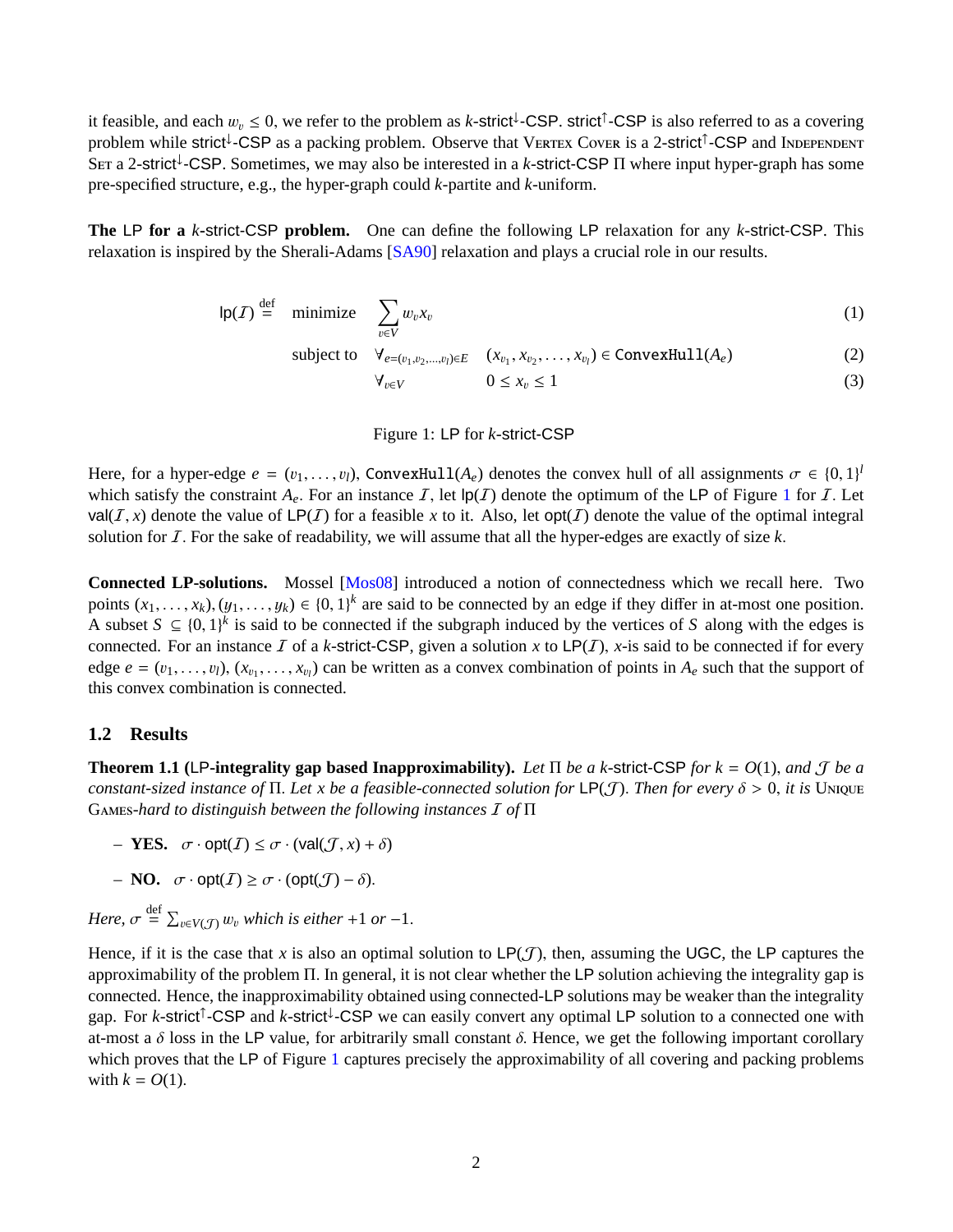<span id="page-3-2"></span>**Corollary 1.2 (Optimal Inapproximability for Covering and Packing Problems).** *Let* Π *be a k-*strict<sup>↑</sup> -CSP *or a*  $k$ -strict<sup>†</sup>-CSP for  $k = O(1)$ , and  $\mathcal J$  *be a constant-sized instance of*  $\Pi$ . *Then for every*  $\delta > 0$ , *it is* Unique Games-hard<br>to distinguish between the following instances  $\mathcal I$  of  $\Pi$ *to distinguish between the following instances* I *of* Π

- *–* **YES.**  $\sigma \cdot \text{opt}(I) \leq \sigma \cdot (\text{lp}(J) + \delta)$
- *–* **NO.**  $\sigma \cdot \text{opt}(I) \ge \sigma \cdot (\text{opt}(\mathcal{J}) \delta).$

*Here,*  $\sigma = 1$  *for k*-strict<sup> $\uparrow$ </sup>-CSP *and*  $\sigma = -1$  *for k*-strict<sup> $\downarrow$ </sup>-CSP.

We will, henceforth, keep the discussion just to covering problems. All results can be directly translated in the packing world and we omit the details.

**Rounding for covering-packing problems.** For a *k*-strict<sup>↑</sup> -CSP Π we give a rounding algorithm called ROUND (see Figure [2\)](#page-9-0) for the LP of Figure [1.](#page-2-0) For an instance I of  $\Pi$ , a solution x to LP(I), and a parameter  $\varepsilon > 0$ , which should be ignored for this discussion, let round( $I, x, \varepsilon$ ) denote the value of the integral solution that ROUND produces for <sup>I</sup> starting from the LP solution *<sup>x</sup>*. We show that ROUND (unconditionally) achieves an approximation ratio equal to the integrality gap, up to an arbitrarily small additive constant, of the LP relaxation. This can be seen as an analogue of the result of Raghavendra and Steurer [\[RS09a\]](#page-13-5) for the class of CSPs considered by Raghavendra [\[Rag08\]](#page-13-1).

<span id="page-3-1"></span>**Theorem 1.3 (Rounding achieves Integrality Gap).** *Let*  $\gamma^*(\Pi)$  *be the worst-case approximation ratio (integrality*) *gap)* achieved by the LP relaxation for a k-strict<sup>†</sup>-CSP  $\Pi$ , i.e.,  $\gamma^*(\Pi) \stackrel{\text{def}}{=} \sup_{\mathcal{J}}(\text{opt}(\mathcal{J})/|\text{p}(\mathcal{J}))$ , where the supre-<br>
pum is taken over all instances  $\mathcal{T}$  of  $\Pi$ . Then, for any given instance *mum is taken over all instances*  $\mathcal{T}$  *of*  $\Pi$ *. Then, for any given instance*  $\mathcal{I}$ *, an optimal* LP *solution*  $x^*$  *and*  $\varepsilon > 0$ *,* round $(I, x^*, \varepsilon) \leq \gamma^*(\Pi) \cdot (\text{opt}(I) + \varepsilon).$ 

For covering and packing problems, we show how to start with an instance  $\mathcal J$  of  $\Pi$  and a solution  $x$  to  $\mathsf{LP}(\mathcal J)$ , and give a UNIQUE GAMES-based reduction for  $\Pi$  whose soundness and completeness are roughly val( $J, x$ ) and round( $J, x, \varepsilon$ ) respectively. The reduction in this theorem is slightly different from that in the corollary. This theorem is more useful in the case when it is easier to come up with a LP-rounding gap rather than an integrality gap.

<span id="page-3-0"></span>**Corollary 1.4** (LP-rounding gap based Inapproximability). *Let*  $\Pi$  *be a k*-strict<sup> $\uparrow$ </sup>-CSP *for k* = *O*(1), *and*  $\mathcal{J}$  *be a* constant sized instance of  $\Pi$  *and*  $x$  *a* solution to  $\mathsf{LP}(\mathcal{T})$ . Then for e *constant-sized instance of*  $\Pi$ *, and x a solution to*  $LP(f)$ *, Then for every*  $\delta > 0$ *, it is* UNIQUE GAMES-hard to distinguish *instances*  $\overline{I}$  *of*  $\Pi$  *with optimal less than* val $(\mathcal{J}, x) + 2\delta$  *from those with optimal more than* round $(\mathcal{J}, x, \delta) - \delta$ .

## **1.3 Applications, Comparisons and Discussions**

**Comparison to previous hardness results on** VERTEX COVER and HYPERGRAPH VERTEX COVER. The *k*-HYPERGRAPH VERTEX COVER problem is the following: given a hyper-graph with each edge of cardinality at most  $k$ , the goal is to pick the smallest set of vertices such that every hyper-edge contains at-least one vertex in the picked set. The V COVER problem is the 2-HYPERGRAPH VERTEX COVER problem. VERTEX COVER and *k*-HYPERGRAPH VERTEX COVER have been extensively studied: while there is a simple factor *k*-approximation algorithm for it, on the hardness side, there is a series of results based on standard complexity assumptions [\[DS02,](#page-12-2) [Hås97,](#page-12-3) [Tre01,](#page-13-6) [Gol01,](#page-12-4) [Hol02,](#page-12-5) [DGKR03\]](#page-12-6). They all fall short of coming arbitrarily close to the upper bound of *<sup>k</sup>*. Khot and Regev [\[KR08\]](#page-12-7) proved that, assuming the UGC, *k*-H Y PERGRAPH VERTEX COVER cannot be approximated to within a factor better than  $k - \varepsilon$  for any  $k \ge 2$ and any constant  $\varepsilon > 0$ . The  $2 - \varepsilon$  hardness for VERTEX Cover has been reproved in [\[AKS09,](#page-11-1) [BK09b,](#page-11-2) [BK09a\]](#page-11-0). The analysis of Austrin, Khot and Safra [\[AKS09\]](#page-11-1) also depends on Mossel's Invariance Principle and they were motivated by the problem of proving hardness of approximating VERTEX Covers on bounded degree graphs.

Since *k*-HYPERGRAPH VERTEX COVER falls in sthe class *k*-strict<sup>†</sup>-CSP, the existence of a  $k-\varepsilon$  factor LP-integrality for these problems restablishes these UNIQUE GAMES bardness results using Corollary 1.2. Note that gap for these problems re-establishes these Unique GAMES-hardness results using Corollary [1.2.](#page-2-1) Note that our LP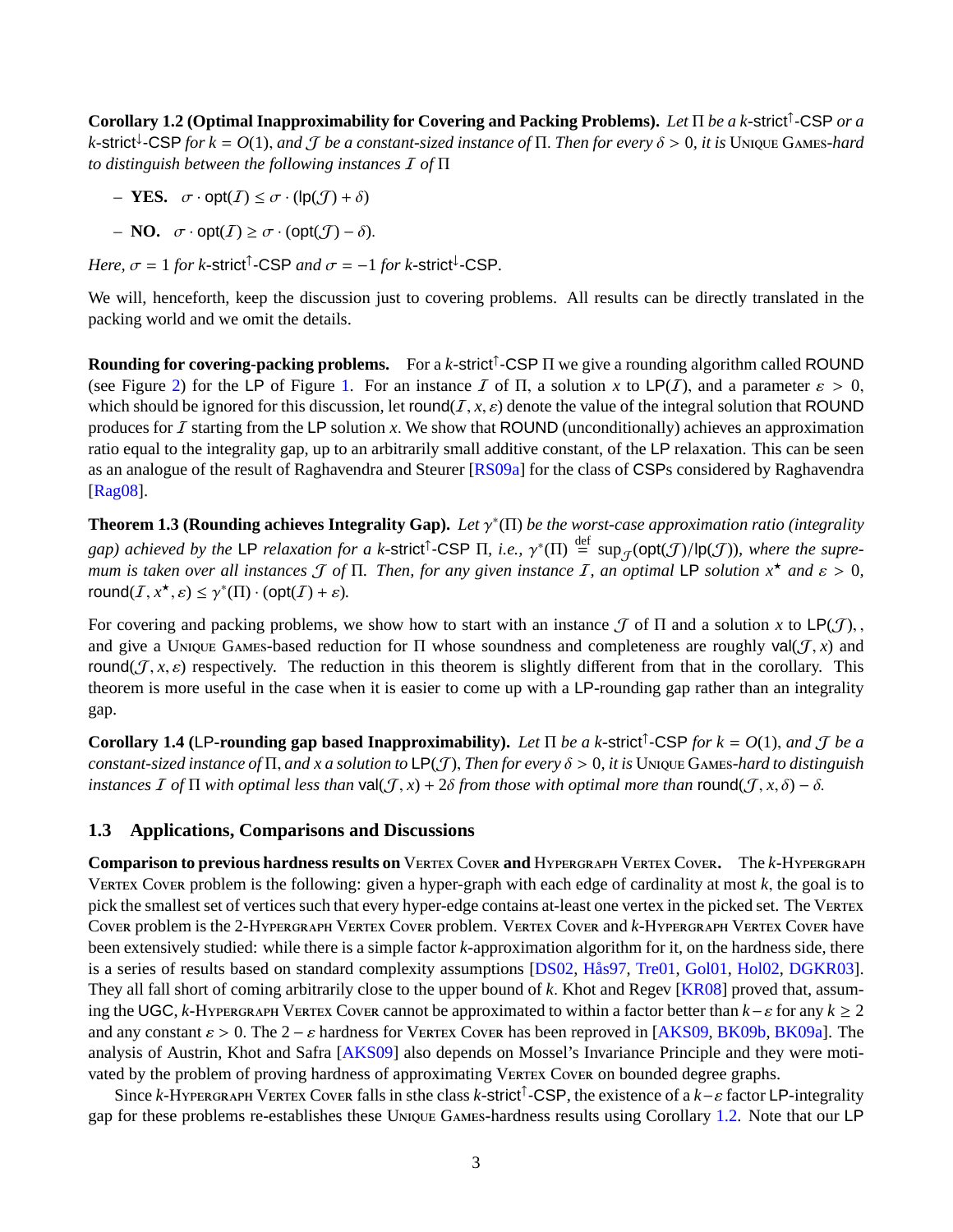<span id="page-4-0"></span>for the *k*-HYPERGRAPH VERTEX COVER problem is equivalent to the standard one in the literature. The advantage of our approach is that it converts any integrality gap into an inapproximability result. Moreover, since the reduction inherits the structure of the integrality-gap, our result has been used to derive new optimal inapproximability result for the *k*-partite-*k*-uniform-HYPERGRAPH VERTEX COVER problem by Guruswami and Saket [\[GS10\]](#page-12-1) discussed later in this section.

Interestingly, we can also derive the  $k - \varepsilon$  hardness result for  $k$ -HYPERGRAPH VERTEX COVER using a LP-rounding gap and appealing to Corollary [1.4.](#page-3-0) Consider the following instance  $I$  of  $k$ -HYPERGRAPH VERTEX COVER– we are given a set *V* of size *k*, and there is only one hyper-edge in *E*, namely, the set of all vertices in *V*. The weight of every vertex is  $1/k$ . Consider the solution *x* which assigns value  $1/k$  to all variables  $x<sub>u</sub>$ . It is easy to check that it is feasible to our LP relaxation. The value of the solution *x* is  $1/k$ . Let us now see how the algorithm ROUND(*I*, *x*, *ε*), where  $\varepsilon < 1/k$ , rounds the solution *x*. All entries in  $x^{\varepsilon}$  will still be same. Hence, the rounding algorithm will consider only two options either pick all vertices in *V* or do not pick any vertex. Since the latt only two options – either pick all vertices in *V*, or do not pick any vertex. Since the latter case yields an infeasible solution, it will output the set *V*, which has value 1. Corollary [1.4](#page-3-0) now implies that assuming UGC, it is NP-hard to distinguish between instances of *k*-H Y V ERTEX COVER where the optimal value is at-most  $1/k - 2\varepsilon$  from those where the optimal value is more than  $1 - \varepsilon$ . Note that the integrality gap of LP(*I*) is 1. Still we are able to argue hardness of *k*-HYPERGRAPH VERTEX COVER problem starting from such an instance because the algorithm ROUND performs poorly on this instance. In this sense, the statement of Corollary [1.4](#page-3-0) is stronger than that of Corollary [1.2.](#page-2-1)

**Inheritance of structure from the starting instance:** *k***-Partite-***k***-Uniform Hypergraph Vertex Cover.** A nice feature about composing integrality gaps with UNIQUE GAMES-instances is that some structure of the integrality gap shows up in the final instance. Guruswami and Saket [\[GS10\]](#page-12-1) considered the problem of *k*-partite-*k*-uniform-HYPERGRAPH VERTEX COVER, where, in addition to the vertices and the hyper-edges, one is also given a *k*-partition of the vertex set and each hyper-edge contains exactly one vertex from a partition. As proved by Lovasz [\[Lov75\]](#page-12-8), this problem has a *<sup>k</sup>*/2-approximation algorithm. Guruswami and Saket [\[GS10\]](#page-12-1) show that this problem is NP-hard to approximate to a factor better than  $k/16 - \varepsilon$  for all  $\varepsilon > 0$ . Moreover, using a slight modification of the main result from the initial version of this paper (and Corollary [1.2](#page-2-1) from this version of this paper), they observe how the  $k/2$  integrality gap of Aharoni, Holzman and Krivelevich [\[AHK96\]](#page-11-3) implies  $k/2 - \varepsilon$  UNIQUE GAMES-hardness for this problem for any  $\varepsilon > 0$  and settles the approximability of this problem. Their result applies for the more general SPLIT-HYPERGRAPH VERTEX COVER problem and we refer the reader to their paper. The key point is that this *k*-partition is preserved by the reduction if one starts from a *k*-partite integrality gap. This result demonstrates another interesting feature of our framework.

**Application in Scheduling: Concurrent Open Shop.** We observe that the LP and the integrality gap of  $2 - \varepsilon$ for any  $\varepsilon > 0$  given by Mastrolilli, Queyranne, Schulz, Svensson and Uhan [\[MQS](#page-13-2)<sup>+</sup>09] satisfies the requirement of Theorem [1.1](#page-2-2) and implies a  $2 - \varepsilon$  UNIQUE GAMES-hardness for the Concurrent Open Shop Problem. Bansal and Khot [\[BK09a\]](#page-11-0) prove the same result via a slightly different route and give a reduction from a special hypergraph vertex cover as in  $[MQS<sup>+</sup>09]$ . How our Theorem [1.1](#page-2-2) implies this inapproximability result is presented in Section [5.](#page-13-7)

**Comparison to Raghavendra's result.** As noted, we are partially able to address the problems left open by Raghavendra [\[Rag08\]](#page-13-1). While he gives a systematic way to compose SDP-integrality gaps for his CSPs with UNIQUE GAMES to settle their approximability, we do the same for covering and packing problems, except that we just rely on LP-integrality gaps. As in his paper, the rounding algorithm for covering and packing problems comes out as a natural but important by-product. The *strict*-ness is critical in our results while, as Theorem [1.1](#page-2-2) demonstrates, monotonicity does not seem to be. Both his and our result appeals to Mossel's Invariance Principle [\[Mos08\]](#page-13-0) but the analysis differs and we end up needing some additional Gaussian estimates as in Austrin, Khot and Safra [\[AKS09\]](#page-11-1). We give more details of how our reduction differs from his in Section [1.4.](#page-5-0)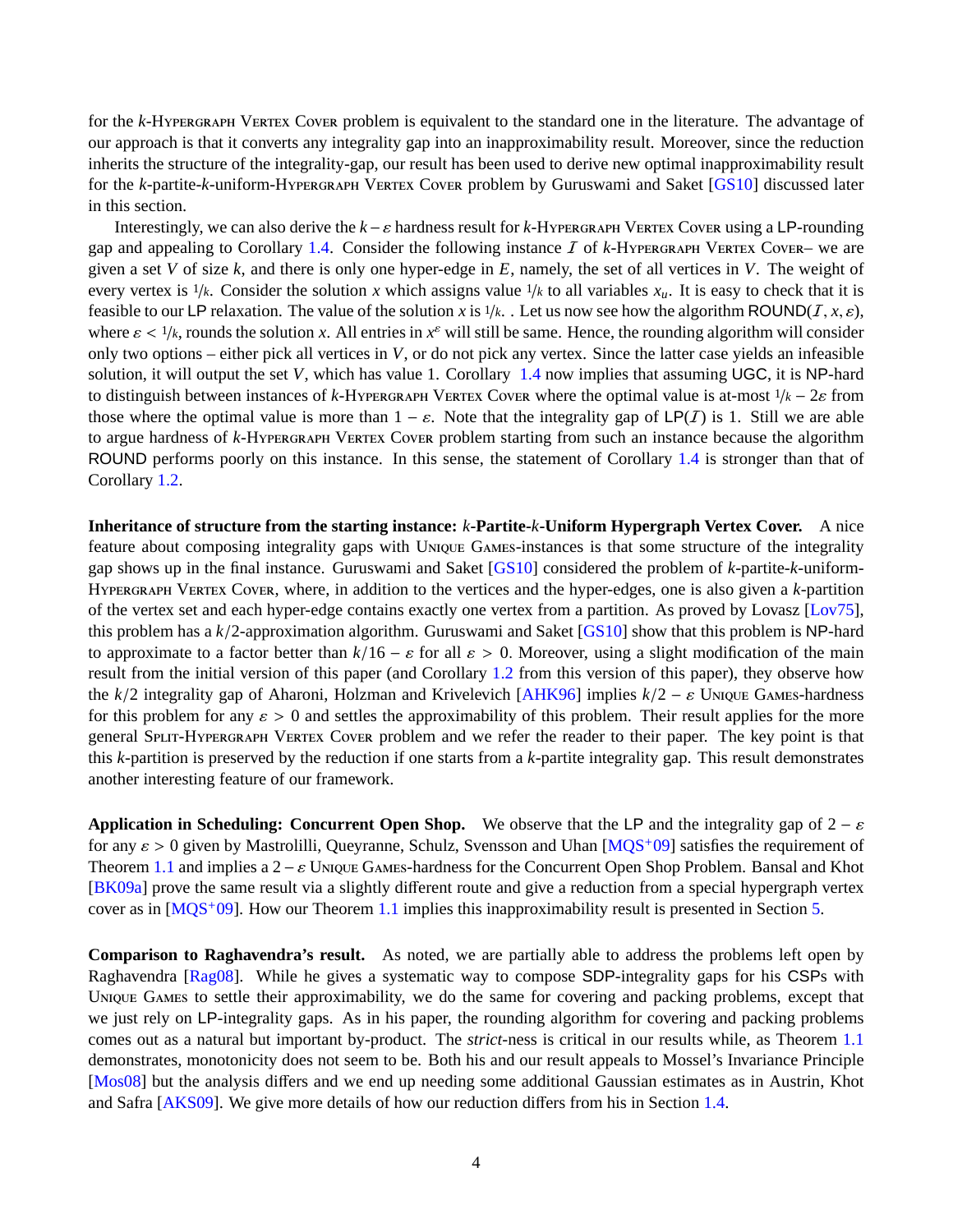<span id="page-5-1"></span>**Computing approximation ratios.** Similar to Raghavendra's result, our results do not imply any explicit inapproximability ratios. However, like  $\sqrt{[\text{Rag08}]}$ , for any constant  $\delta > 0$  we can compute the best approximation ratio to within additive  $\delta$  error in constant time for covering and packing problems. The proofs are identical to those in [\[Rag08\]](#page-13-1) and we omit the details.

**On monotonicity in the**  $\{0, 1\}$ -world. For *k*-strict<sup>↑</sup>-CSP (and *k*-strict<sup>↓</sup>-CSP) over the alphabet  $\{0, 1\}$  one can reduce any problem Π to a *l*-H YPERGRAPH VERTEX COVER for some  $l \leq k$  in an approximation preserving sense. However, for problems such as *k*-partite-*k*-uniform-HYPERGRAPH VERTEX COVER and its generalizations considered by Guruswami and Saket [\[GS10\]](#page-12-1), the reduction referred to above, does not seem to preserve any structure and the Khot and Regev [\[KR08\]](#page-12-7) result seems insufficient to establish inapproximability of this problem. Moreover, when one goes to the *q*-ary world for  $q \ge 3$ , this reduction does not make sense and we get a whole bunch of new problems and our results show that our LP captures their approximability.

**Limitations of our results.** Like Raghavendra's results, our results are close to the optimal implied by UGC up-to an arbitrarily small but additive constant. Hence, for instance, for the INDEPENDENT SET problem we do not get results comparable to previous ones on the approximation ratio. This is because the interesting range for this problem is when the optimal is in the sub-constant range. Also, we are unable to say anything about the GRAPH-3-COLORING problem.

**Future directions.** We anticipate that our results will lead to a better understanding on the power of linear programming in approximability. In particular, we leave as an open problem of proving LP-based inapproximability results for hard-ordering CSPs as in Guruswami, Manokaran and Raghavendra [\[GMR08\]](#page-12-9). One of the primary motivations of this work was to construct LP-integrality gaps for the problems considered in this paper as in Khot and Vishnoi [\[KV05\]](#page-12-0). This remains open.

**Previous** LP **inspired hardness results.** There are several problems for which the best known inapproximability results have been obtained as follows: first construct integrality gap instances for the standard LP relaxations for these problems and then use these instances as guides for constructing hardness reductions based on standard complexity theoretic assumptions. These reductions yield inapproximability ratios quite close to the actual integrality gaps. Examples include ASYMMETRIC *k*-CENTER [\[CGH](#page-12-10)<sup>+</sup>04], GROUP STEINER TREE [\[HK03\]](#page-12-11) and AVERAGE FLOW-TIME ON PARALLEL MACHINES [\[GK07\]](#page-12-12). Assuming UGC, our result proves hardness of a large class of problems in a similar spirit. However, instead of explicitly constructing integrality gap examples for such problems, we give a more direct and intuitive proof that the integrality gap is close to the actual hardness of such problems. We note that the only other result for LPs similar in flavor as ours, though unrelated, is that of [\[MNRS08\]](#page-12-13) for MULTI-WAY CUT and METRIC LABELING problems.

**Unique Games Conjecture.** We refer the reader to the excellent recent survey by Khot [\[Kho10\]](#page-12-14) on this conjecture and its implications.

## <span id="page-5-0"></span>**1.4 Overview of Techniques**

In this section we outline the proof of Theorem [1.1](#page-2-2) and how it implies Corollary [1.2.](#page-2-1) The overview here is quite close to the complete argument which appears in Section [3.](#page-9-1)

Recall that we need to establish an inapproximability result for a *<sup>k</sup>*-strict-CSP <sup>Π</sup>, for which we start with a constant-sized instance  $\mathcal{J} = (V, E, \{A_e\}_{e \in E}, \{w_v\}_{v \in V})$  of  $\Pi$  itself and a feasible-connected solution *x* to  $\mathsf{LP}(\mathcal{J})$ . As is common in basing most hardness results on UGC, we will first construct, for an integer  $r \geq 1$ , a bigger instance (*dictatorship test gadget*) D*<sup>r</sup>* J,*x* of Π and then compose it in a standard way with a UNIQUE GAMES instance. For this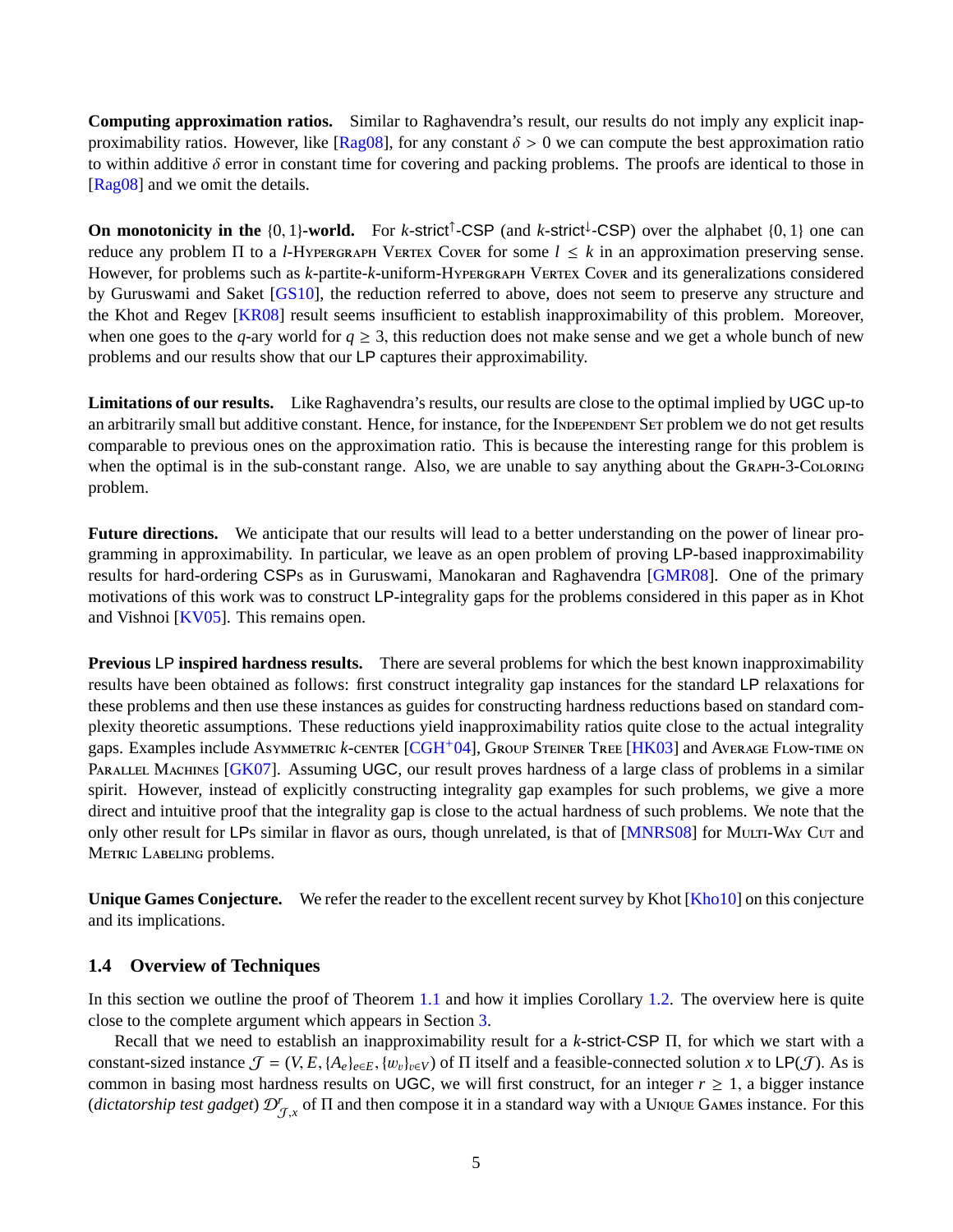discussion, we restrict ourselves to the dictatorship test gadget and the case that  $w_v \ge 0$  and  $\sum_v w_v = 1$ . The instance  $\mathcal{D}^r$  will have the following components:  $\mathcal{D}_{\mathcal{J},x}^r$  will have the following components:

- − **Vertex Set.** The vertex set of  $\mathcal{D}_{\mathcal{J},x}^r$  is  $V \times \{0, 1\}^r$ , i.e., for every vertex  $v \in V$ , there is an *r*-dimensional hyper-cube hyper-cube.
- **Vertex Weights.** The weight of a vertex  $(v, (a_1, \ldots, a_r))$  will be  $w_v$  times the  $x_v$ -biased measure of  $(a_1, \ldots, a_r)$ .<br>  $x$  is the LP value for the vertex *v* given by *x*. The *n* biased measure of a point  $a \in \{0, 1\}$ *x*<sub>v</sub> is the LP value for the vertex v given by *x*. The *p*-biased measure of a point  $a \in \{0, 1\}^r$  is the probability of a point  $a$  is the probability of 1 being *n* getting *a* if we pick a random point from  $\{0, 1\}^r$  where each coordinate is i.i.d. with probability of 1 being *p*.
- **Edges and Constraints.** Recall that for every hyper-edge  $e = (v_1, \ldots, v_k)$  in  $E(\mathcal{J})$ , from the solution *x*, we can read off a probability distribution  $P_e$  on  $\{0, 1\}^k$ . Moreover the constraint in the LP requires that<br>this distribution is supported on A, and the hypothesis requires that this support is connected. For every this distribution is supported on *<sup>A</sup>e*, and the hypothesis requires that this support is connected. For every  $e = (v_1, \ldots, v_k) \in E(\mathcal{J})$  and every  $a^{(1)}, \ldots, a^{(k)} \in \{0, 1\}^r$ , there will be an hyper-edge in  $\mathcal{D}_{\mathcal{J},x}^r$  between the vertices  $((v_1, a^{(1)}), \ldots, (v_k, a^{(k)}))$  with the constraint  $A_e$ .

We will also associate a *weight* with this edge which is  $\prod_{i=1}^{r} P_e(a_i^{(1)})$  $a_i^{(1)}, \ldots, a_i^{(k)}$ <br>s and are i  $\binom{k}{i}$ . We will not keep any hyperedges with 0 weight. These weights will be useful for the analysis and are irrelevant to the actual instance since every constraint has to be satisfied.

This completes the description of the dictatorship test gadget. Note that the main difference from what is constructed by Raghavendra is that we have a different hyper-cube for each  $v \in V(\mathcal{J})$  whereas he has just one hypercube. The reason for this is that in our case vertices in  $V(\mathcal{J})$  could have different values in the given LP solution *<sup>x</sup>*. Also, he derives his *<sup>P</sup><sup>e</sup>* from the SDP solution while we from the LP solution. Now we state the two class of assignments which we want to understand for this instance  $\mathcal{D}_{\mathcal{J},x}^r$ .

– **Dictator Assignments.** There are special *dictator* assignments  ${[Λ<sub>i</sub>]}<sup>r</sup><sub>i=1</sub>$  to vertices of  $D<sup>r</sup><sub>J,x</sub>$  which satisfy all its constraints and has cost val(*T* x). Namely its constraints and has cost val $(\mathcal{J}, x)$ . Namely

$$
\Lambda_i(v,(a_1,\ldots,a_r))=a_i.
$$

- **– Feasibility.** It is easy check that  $\Lambda_i$  satisfies all the constraints as for the hyper-edge  $((v_1, a^{(1)}), \ldots, (v_k, a^{(k)}))$  the assignment obtained from  $\Lambda_i$  is  $(a^{(1)} \ldots a^{(k)})$  which is in the support of  $P_i$  (as we t the assignment obtained from  $\Lambda_i$  is  $(a_i^{(1)})$  $a_i^{(1)}, \ldots, a_i^{(k)}$ <br>
contained  $\binom{k}{i}$ ) which is in the support of  $P_e$  (as we threw away hyper-edges with zero weight) which is contained in *A<sup>e</sup>* and, hence, satisfies this hyper-edge.
- **– Cost.** The cost of this assignment is precisely  $\sum_{v \in V(\mathcal{J})} w_v x_v = \text{val}(\mathcal{J}, x)$ . This is because the  $x_v$ -biased measure of the set selected by A, in the bypar cube of *n* is exactly *r* measure of the set selected by  $\Lambda_i$  in the hyper-cube of v is exactly  $x_v$ .
- **Pseudo-random Assignments.** We argue that every assignment to vertices of  $\mathcal{D}'_{\sigma}$ , which is far from a **SURVERTY AND ASSEMINATES.** We argue that every assignment to vertices of  $\mathcal{D}_{\mathcal{J},x}$  which is far from a dictator (which we refer to as *pseudo-random*) and satisfies all the constraints has cost at-least  $opt(\mathcal{J})$  a small additive error. We do this by decoding an assignment  $\lambda$  to  $\mathcal J$  given a pseudo-random assignment  $\Lambda$ to the gadget. An assignment to the dictatorship test gadget is simply a function  $\Lambda : V \times \{0, 1\}^r \to \{0, 1\}$ .
	- **– Decoding assignment to**  $\mathcal{J}$ **. Let**  $\delta$  **be the additional cost we can incur. For every**  $v \in V$ **, define**  $S_v \stackrel{\text{def}}{=} \{b \in \{0, 1\} | \mathbf{E}_a[\Lambda(v, a) = b] \ge \delta\}$  (the expectation is over picking  $a \in \{0, 1\}^r$  from the  $x_v$  biased measure). Set  $\lambda(v)$  to be the element in *S*, with minimum cost (0 bas less cost than 1) measure). Set  $\lambda(v)$  to be the element in  $S_v$  with minimum cost. (0 has less cost than 1.)
	- **Relating cost of** λ **to** Λ**.** By definition of  $S_v$ , for every  $v ∈ V$ , at most a δ mass of the corresponding by part of  $S_v$  and  $S_v$  and  $S_v$  and  $S_v$  and  $S_v$  and  $S_v$  and  $S_v$  and  $S_v$  and  $S_v$  and  $S_v$  and  $S_v$  an hyper-cube was assigned a value not in  $S_v$ . Since  $\lambda(v)$  is the minimum cost element from  $S_v$ , we pay at most a  $\delta w$ , additional cost in *l* for the vertex *n*. Thus most a  $\delta w_v$  additional cost in  $\lambda$  for the vertex v. Thus,

$$
\text{opt}(\mathcal{J}) \le \text{val}(\mathcal{J}, \lambda) \le \text{val}(\mathcal{D}'_{\mathcal{J},x}, \Lambda) + \delta \sum_{v} w_v \le \text{val}(\mathcal{D}'_{\mathcal{J},x}, \Lambda) + \delta.
$$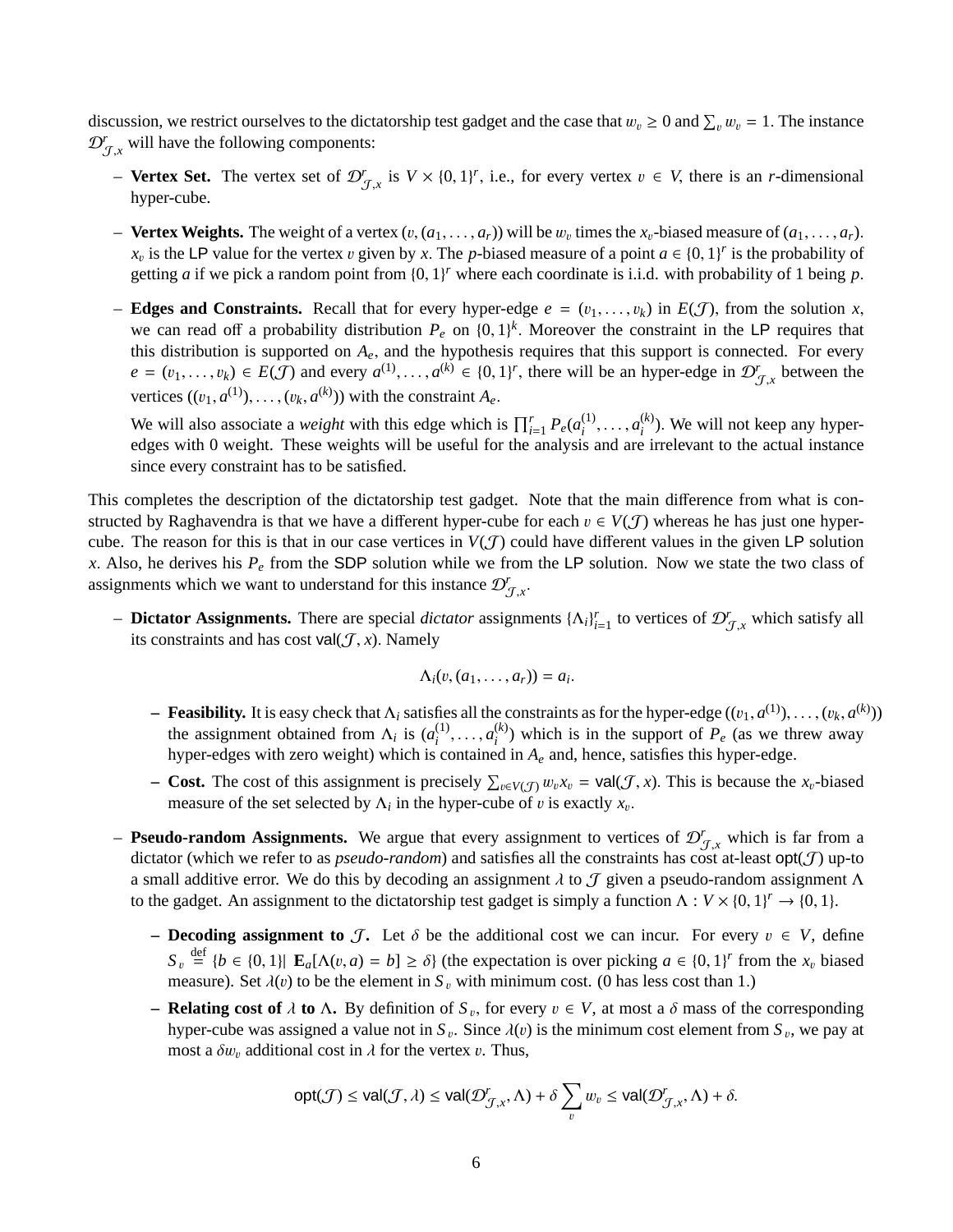<span id="page-7-1"></span>**– Feasibility of**  $\lambda$ . We will prove that if  $\mathcal{J}$  has at least one feasible assignment, then  $\lambda$  is a feasible assignment. For every constraint hyper-edge  $e = (v_1, v_2, \dots, v_k) \in E$  in J, we will in fact show that  $S_{v_1} \times S_{v_2} \times \cdots \times S_{v_k} \subseteq A_e$ . This is where we appeal to Mossel's Invariance Principle which in turn requires that x was a feasible-connected solution to  $LP(\mathcal{J})$ . This last part is also where we differ from Raghavendra [\[Rag08\]](#page-13-1). We crucially rely on the fact that the assignment satisfies all the constraints. Fix an assignment  $(s_1, \ldots, s_k) \in S_{v_1} \times S_{v_2} \times \cdots \times S_{v_k}$ . If  $\Lambda$  is sufficiently pseudo-random, we can bound the probability that we sample  $(a^{(1)},...,a^{(k)})$  such that the event  $\Lambda(v_i, a^{(i)}) = s_i$  for every *i*; can be bounded<br>up-to an e-error for arbitrarily  $s > 0$  in terms of the equivalent probability in the gaussian world. Now up-to an  $\varepsilon$  error for arbitrarily  $\varepsilon > 0$  in terms of the equivalent probability in the gaussian world. Now, note that for a  $s \in S_v$ ,  $P_a[\Lambda(v, a) = s] \ge \delta$ . Again, since  $P_e$  is connected, the equivalent probability in the gaussian world can be lower bounded by a positive function of  $\delta$ , k and the minimum probability the gaussian world can be lower bounded by a positive function of  $\delta$ ,  $k$  and the minimum probability of any atom in  $P_e$ ,  $\alpha$ . Denote this quantity by  $\Gamma(k, \delta, \alpha)$ . Thus, choosing  $\varepsilon$  smaller than the estimate implies that there is a constraint  $((v_1, a^{(1)}), \ldots, (v_k, a^{(k)}))$  such that  $\Lambda(v_i, a^{(i)}) = s_i$ . Since every constraint was satisfied by  $\Lambda$ ,  $(s_1, \ldots s_k) \in A_e$ .

Hence, informally we have the following

- 1. The cost of any dictator assignment is at-most val $(\mathcal{J}, x) \leq \mathsf{lp}(\mathcal{J})$ .
- 2. The cost of any pseudo-random assignment is at-least  $opt(\mathcal{J}) \delta$  for any small enough constant  $\delta$ .

In Section  $6$  we show how to compose the dictatorship test gadget with UNIQUE GAMES-instances in a standard way to prove Theorem [1.1.](#page-2-2) Before that, we can quickly deduce Corollary [1.2.](#page-2-1)

**Deducing Corollary [1.2](#page-2-1) from Theorem [1.1.](#page-2-2)** Let Π be a *k*-strict<sup>↑</sup> -CSP, J be an instance of Π and *x* any feasible solution to LP(*J*). Let  $\delta > 0$  be the parameter in Corollary [1.2.](#page-2-1) Consider  $y = (1 - \delta) \cdot x + \delta \cdot (1, \ldots, 1)$ . For a hyperedge  $e = (v_1, \ldots, v_k) \in E(\mathcal{J})$ , let  $P_e$  be any probability distribution on  $\{0, 1\}$  such that  $\mathbf{E}_{\sigma \leftarrow P_e}[\sigma] = (x_{v_1}, \ldots, x_{v_k})$ . Let  $Q_e$  be the probability distribution on  $\{0, 1\}^k$  obtained from  $P_e$  in the following way:

- $-$  Pick  $\sigma$  from  $P_e$ .
- For each *v<sub>i</sub>*, if  $σ_{v_i} = 0$ , let  $σ_{v_i} = 1$  with probability  $δ$  and  $σ_{v_i} = 0$  with probability  $1 δ$ , else if  $σ_{v_i} = 1$ , let  $σ_{v_i} = 1$  with probability 1  $\tilde{\sigma}_{v_i} = 1$  with probability 1.

It follows that  $\mathbf{E}_{\tilde{\sigma} \leftarrow Q_e}[\tilde{\sigma}_{v_i}] = (1 - \delta) \cdot x_{v_i} + \delta$ . Moreover, the support of  $Q_e$  can be easily seen to upward closure of the support of  $P$  and hence connected Hence  $y = (1 - \delta) \cdot x + \delta$  is a feasible and connect the support of  $P_e$  and, hence, connected. Hence,  $y = (1 - \delta) \cdot x + \delta$  is a feasible and connected solution for  $\mathsf{LP}(\mathcal{J})$ .  $val(\mathcal{J}, y) = (1 - \delta) \cdot val(\mathcal{J}, x) + \delta \le val(\mathcal{J}, x) + \delta$  as  $\sum_{v \in V(\mathcal{J})} w_v = 1$ . If *x* is an optimal solution to  $\textsf{LP}(\mathcal{J})$ , then  $val(\mathcal{J}, x) - \textsf{ID}(\mathcal{J})$  $val(\mathcal{J}, x) = lp(\mathcal{J}).$ 

## **1.5 Rest of the paper.**

In Section [2](#page-7-0) we present the algorithm ROUND and prove Theorem [1.3](#page-3-1) and Corollary [1.4.](#page-3-0) This part should be easy to read. In Section [3](#page-9-1) we give a formal proof of the properties of the dictatorship test gadget described in Section [1.4.](#page-5-0) In Section [6](#page-14-0) we give the details of composing our dictatorship test gadget with UNIQUE GAMES. In Section [7](#page-16-0) we give the relevant statements and details of our results in the *q*-ary world. In Section [5](#page-13-7) we show how our result applies to the Concurrent Open Shop Problem.

# <span id="page-7-0"></span>**2 The Rounding Algorithm, its Optimality and** LP**-Rounding Gap based Inapproximability**

In this section we describe our rounding algorithm ROUND and prove that it achieves the integrality gap unconditionally for covering and packing problems. We prove Theorem [1.3](#page-3-1) and Corollary [1.4.](#page-3-0) We keep the discussion here to covering problems. Completely analogous results hold for packing problems.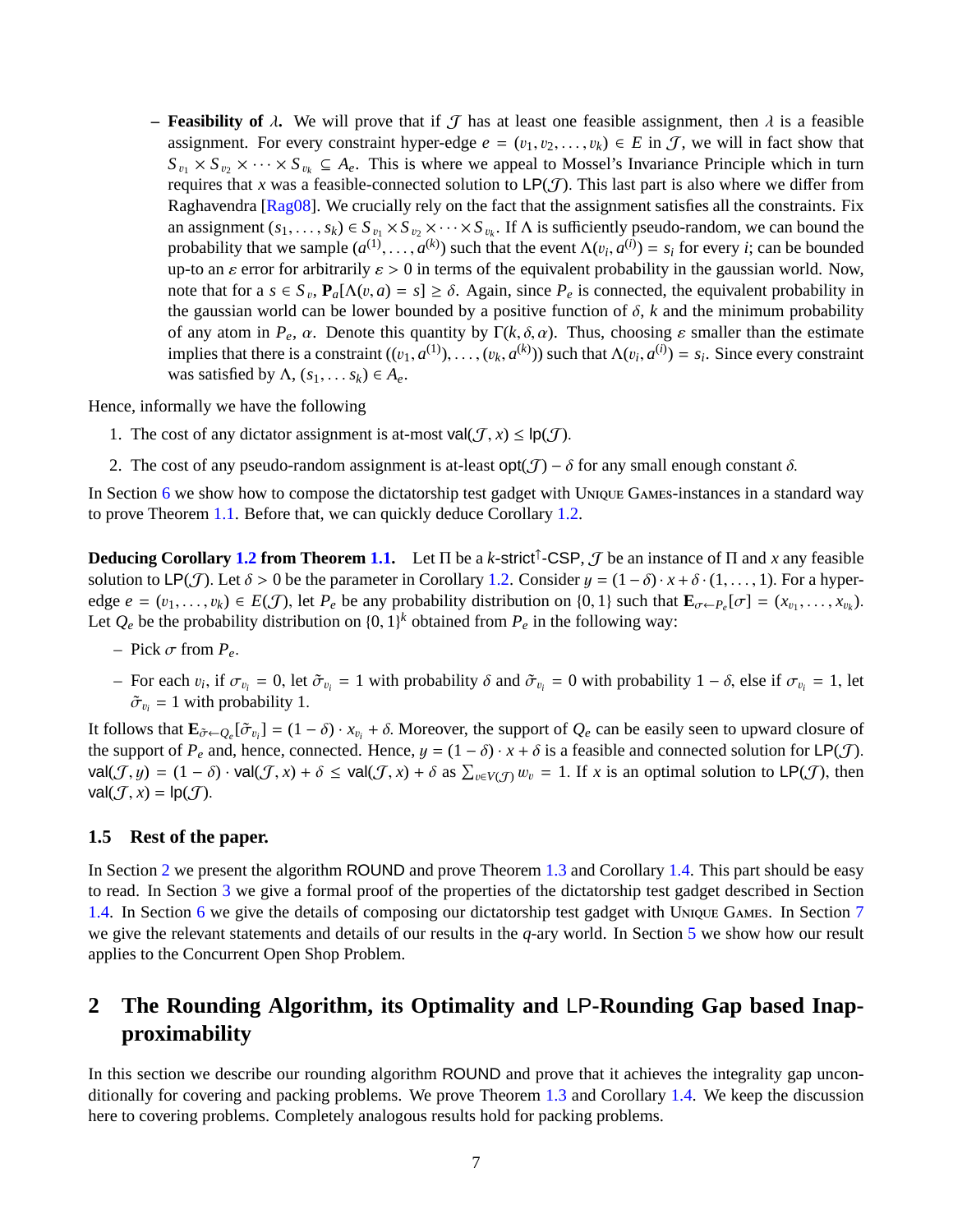**The algorithm.** Let *I* be an instance of a *k*-strict<sup>†</sup>-CSP Π. The algorithm will use a parameter  $\varepsilon$ . We assume without loss of generality that  $1/\varepsilon$  is an integer. We first define a way of perturbing a solution x without loss of generality that  $1/\varepsilon$  is an integer. We first define a way of perturbing a solution *x* to LP(*I*) (Figure [1\)](#page-2-0) such that the number of distinct values the variables of *x* take is at-most  $1/\varepsilon + 1$ .

<span id="page-8-1"></span>**Definition 2.1.** Given an *x* such that  $0 \le x_u \le 1$  for all  $u \in V$ , and a parameter  $\varepsilon > 0$ , define  $x^{\varepsilon}$  as follows – for each  $u \in V$ , let  $k_u$  be the integer satisfying  $k_u \varepsilon < x_u \le (k_u + 1)\varepsilon$ , then  $x_u^{\varepsilon}$  and  $\int_{0}^{\text{def}} (k_u + 1)\varepsilon$  (if  $x_u = 0$ , we define  $x_u^{\varepsilon}$  to be 0 as well).

In other words,  $x^{\varepsilon}$  is obtained from *x* by rounding up each coordinate to the nearest integral multiple of  $\varepsilon$  (note that this value will not exceed 1 because 1/<sub>2</sub> is an integer). First we observe the following this value will not exceed 1 because  $1/\varepsilon$  is an integer). First we observe the following simple fact.

<span id="page-8-0"></span>**Fact 2.2.** *Let x be a feasible solution to* LP(I). *Then*

- *1.*  $x^{\varepsilon}$  *is feasible for*  $\mathsf{LP}(I)$ *.*
- 2.  $\mathsf{val}(I, x^{\varepsilon}) \leq \mathsf{val}(I, x) + \varepsilon.$

*Proof.* We first prove the first statement. It is enough to prove this for  $x'$  where  $x'$  differs from  $x$  on only one coordinate *u*. Fix an edge  $e = (u_1, \ldots, u_k)$  and without loss of generality assume that  $u = u_1$ . Let  $\lambda_\sigma$  for  $\sigma \in A_e$ be the coefficients in the convex combination of vectors in  $A_e$  which yield  $(x_{u_1}, \ldots, x_{u_k})$ . Let  $A'_e$  be the set of  $\sigma$  for which  $\sigma_e = 0$ . For each  $\sigma \in A'$  define  $m(\sigma)$  as vector which is same as  $\sigma$  except that which  $\sigma_1 = 0$ . For each  $\sigma \in A'_e$ , define  $m(\sigma)$  as vector which is same as  $\sigma$  except that  $\sigma'_1$ <br>well. Now consider the vector  $\Sigma$ ,  $\sigma \in A \subset \sigma^+$ ,  $\Sigma$ ,  $\sigma \in A$ ,  $m(\sigma)$ . This is equal to (1, x  $\begin{cases} \n\frac{1}{1} = 1. \text{ Clearly, } m(\sigma) \in A_e \text{ as} \\
\frac{1}{1} = 1. \text{ Thus, we have shown} \n\end{cases}$ well. Now consider the vector  $\sum_{\sigma \notin A'_{\epsilon}} \lambda_{\sigma} \sigma + \sum_{\sigma \in A'_{\epsilon}} \lambda_{\sigma} m(\sigma)$ . This is equal to  $(1, x_{u_2}, \ldots, x_{u_k})$ . Thus, we have shown that the vector x'' which is identical to x except that  $x''_u = 1$  is feasible to LP(*I*). Now note that x' is a convex combination of *x* and *x*<sup>*v*</sup>. Hence, the claim follows. We now prove the second statement. Since  $x_u^{\varepsilon} \le x_u + \varepsilon$ , we get that

$$
\text{val}(I, x^{\varepsilon}) = \sum_{u} w_{u} x_{u}^{\varepsilon} \le \sum_{u} w_{u} x_{u} + \varepsilon \sum_{u} w_{u} = \text{val}(I, x) + \varepsilon.
$$

The algorithm ROUND is described in Figure [2.](#page-9-0) This algorithm takes as input an instance  $I$ , a feasible solution *x* to LP(I) and a parameter  $\varepsilon > 0$ . We denote round(I, *x*,  $\varepsilon$ ) as the value of the integral solution returned by ROUND(*I*, *x*,  $\varepsilon$ ). First, the algorithm perturbs *x* to  $x^{\varepsilon}$  to make sure that the number of distinct values taken by the variables in  $x^{\varepsilon}$  is at-most  $m = O(1/\varepsilon)$ , which is to be thought of as a (large) co variables in  $x^{\varepsilon}$  is at-most  $m = O(1/\varepsilon)$ , which is to be thought of as a (large) constant. Thus, the variables fall into *m*<br>buckets and now the rounding algorithm goes over all possible assignments to these constan buckets and now, the rounding algorithm goes over all possible assignments to these constantly many buckets and outputs the assignment with the least cost.

### <span id="page-8-2"></span>**The optimality of the rounding algorithm.** We now prove Theorem [1.3.](#page-3-1) The proof is quite straight-forward.

**Definition 2.3.** Consider an input  $(I, x, \varepsilon)$  to the algorithm ROUND. We define a new instance  $I^{\varepsilon}$  of  $\Pi$  as follows: the set of variables *V* ε def  $\{0, \ldots, 1/\varepsilon + 1\}$  and hyper-edge set  $E^{\varepsilon}$ <br>also the weight *u*<sub>1</sub> of  $i \in V^{\varepsilon}$  to be  $\Sigma$  and *u*<sub>1</sub> of def  $\{(i_1, \ldots, i_k) \mid (v_1, \ldots, v_k) \in E \text{ and } x_{u_j}^{\varepsilon}$ <br> *u*d take constraint A, for an edge  $e' \in E^{\varepsilon}$  to def = *i*<sub>j</sub> ·  $\varepsilon$  for all  $j \in [k]$ . We take the weight  $w_i$  of  $i \in V^{\varepsilon}$  to be  $\sum_{x_v^{\varepsilon} = i\varepsilon} w_v$  and take constraint  $A_{e'}$  for an edge  $e' \in E^{\varepsilon}$  to be the same as *A* for the corresponding adge in  $e \in E$ . Note th the same as  $A_e$  for the corresponding edge in  $e \in E$ . Note that it follows from Fact [2.2-](#page-8-0)(1) that  $x^{\epsilon}$  is also a feasible solution for  $LP(I^{\varepsilon}).$ 

*Proof.* Consider an input  $(I, x, \varepsilon)$  to the algorithm ROUND. Let  $I^{\varepsilon}$  and  $x^{\varepsilon}$  be as in the definition above. Then, since  $P(X|I|X,\varepsilon)$  searches over all feasible assignments to variables in  $I^{\varepsilon}$ , we get ROUND(*I*, *x*,  $\varepsilon$ ) searches over all feasible assignments to variables in  $I^{\varepsilon}$ , we get that round(*I*, *x*,  $\varepsilon$ ) = opt( $I^{\varepsilon}$ ). Hence, we get

$$
\text{round}(I, x, \varepsilon) = \text{opt}(I^{\varepsilon}) \le \gamma^*(\Pi) \cdot \text{lp}(I^{\varepsilon}) \le \gamma^*(\Pi) \cdot \text{val}(I^{\varepsilon}, x^{\varepsilon}) \stackrel{\text{Fact 2.2-}(2)}{\le} \gamma^*(\Pi) \cdot (\text{val}(I, x) + \varepsilon) \le \gamma^*(\Pi) \cdot (\text{opt}(I) + \varepsilon).
$$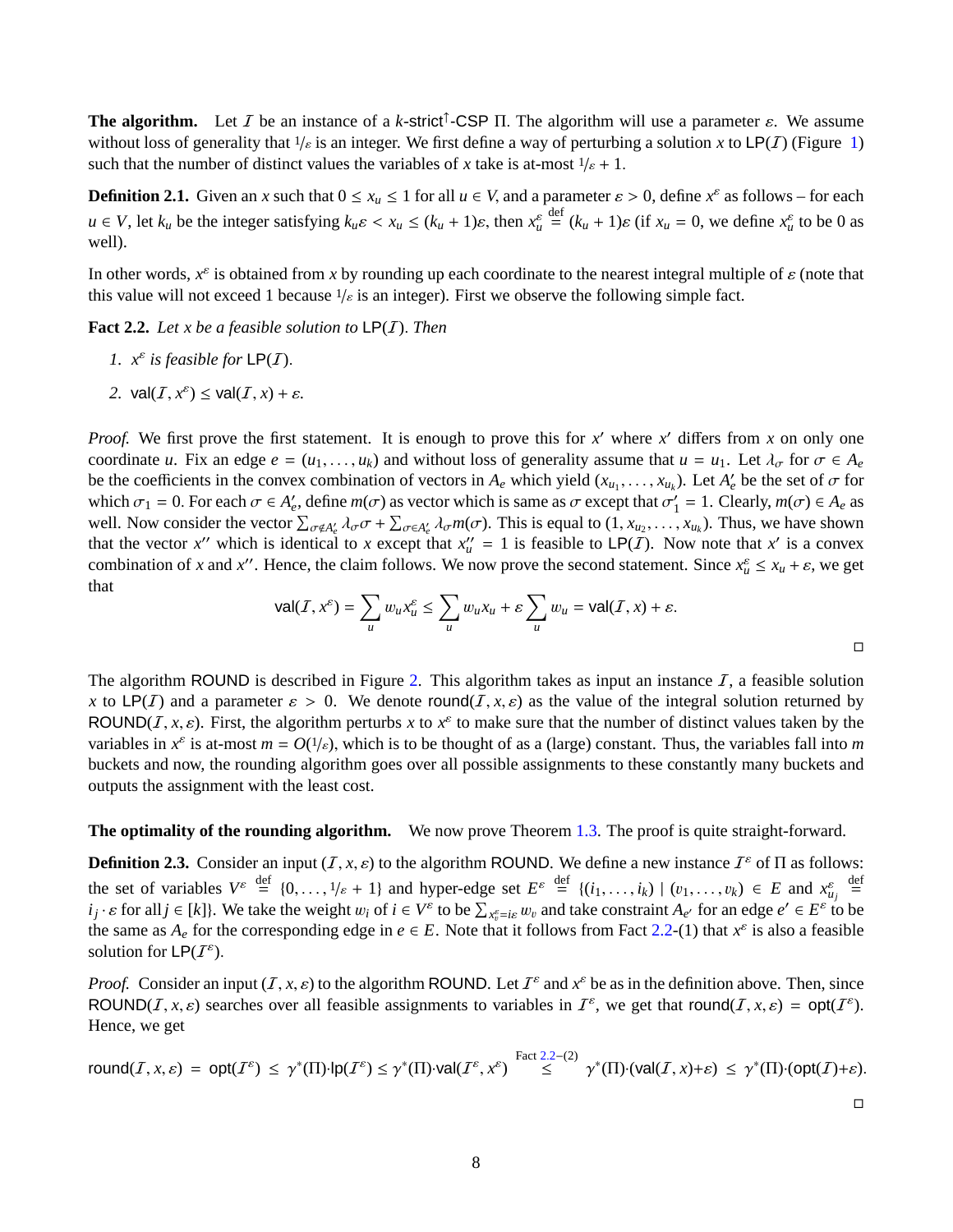<span id="page-9-2"></span>**INPUT:** An instance  $I = (V, E, \{A_e\}_{e \in E}, \{w_v\}_{v \in V})$  of a problem in *k*-strict<sup>†</sup>-CSP, a feasible solution *x* to LP(*I*) deparameter  $c > 0$ . Let  $m := 1/c$ and a parameter  $\varepsilon > 0$ . Let  $m := 1/\varepsilon$ .

**OUTPUT:** A labeling  $\Lambda: V \mapsto \{0, 1\}.$ 

- 1. Construct the solution  $x^{\varepsilon}$ .
- 2. For every  $z \in \{0, 1\}^m$ , construct a 0-1 solution  $\Lambda^z$  as follows :  $\Lambda_u^z$  $\frac{\text{def}}{\text{def}} z_j \text{ if } x_u^{\varepsilon} = j\varepsilon.$
- 3. Output the solution  $\Lambda^{z^*}$  which has the smallest objective value among all feasible solutions in  $\Lambda^z | z \in$ {0, <sup>1</sup>} *m*}.

### <span id="page-9-0"></span>Figure 2: Algorithm ROUND

LP**-Rounding Gap based Inapproximability.** Now we see how Corollary [1.4](#page-3-0) follows from Corollary [1.2](#page-2-1) and the discussion on the rounding algorithm above for *k*-strict<sup>†</sup>-CSPs. Let  $\mathcal J$  be the constant-sized instance, and x a solution to  $LP(\mathcal{J})$  on which we would like to base the reduction of a *k*-strict<sup>†</sup>-CSP  $\Pi$  and  $\delta$  be a parameter.<br>We convert  $(\mathcal{J}_X)$  to  $(\mathcal{J}^{\delta}_X)^{\delta}$  as in Definitions 2.1 and 2.3 with  $\delta$  instead of c. We We convert  $(\mathcal{J}, x)$  to  $(\mathcal{J}^{\delta}, x^{\delta})$  as in Definitions [2.1](#page-8-1) and [2.3](#page-8-2) with  $\delta$  instead of  $\varepsilon$ . We know from the description of  $\mathcal{J}(\mathcal{J}(\delta))$  that onterprise  $\mathcal{J}(\mathcal{J}(\delta))$  =  $\mathcal{J}(\mathcal{J}(\delta))$  =  $\mathcal{J}(\mathcal{J}(\$ ROUND that  $opt(\mathcal{J}^{\delta}) = round(\mathcal{J}, x, \delta)$ . Moreover, from Fact [2.2-](#page-8-0)(2), we get that  $val(\mathcal{J}^{\delta}, x^{\delta}) \le val(\mathcal{J}, x) + \delta$ .<br>Moreover if  $x^{\delta}$  is not connected for LP( $\mathcal{J}^{\delta}$ ), we can connect it at an additional additive  $\delta$ Moreover if  $x^{\delta}$  is not connected for  $LP(\mathcal{J}^{\delta})$ , we can connect it at an additional additive  $\delta$  loss to get y as in<br>the proof of Corollary 1.2. Now we have our reduction on  $(\mathcal{J}^{\delta}, u)$  rather than  $(\mathcal{J}, x)$  t the proof of Corollary [1.2.](#page-2-1) Now we base our reduction on  $(\mathcal{J}^{\delta}, y)$  rather than  $(\mathcal{J}, x)$  to obtain that it is UNIQUE GAMES-hard to distinguish between instances of  $\Pi$  with value at-most val $(\mathcal{J}, x) + 2\delta$  form those with value at-least  $\operatorname{opt}(\mathcal{J}^{\delta}) - \delta = \operatorname{round}(\mathcal{J}, x, \delta) - \delta.$ 

## <span id="page-9-1"></span>**3 Dictatorship Gadget**

### **3.1 Preliminaries**

We will be interested in functions on  $\Omega^r \stackrel{\text{def}}{=} \{0, 1\}^r$  along with a product probability measure. For  $r = 1$ , there are functions  $(\mu_0 - 1, \mu_0)$  that form an orthonormal basis for all functions  $f : [0, 1] \rightarrow [0, 1]$ functions ( $\chi_0 = 1, \chi_1$ ) that form an orthonormal basis for all functions  $f : \{0, 1\} \to [0, 1]$ . Tensoring these gives a natural orthonormal basis  $\{ \chi_S \}_{\{S \subseteq [r]\}}$  where each  $\chi_S$  is a product of  $\chi_1$  on the coordinates  $i \in S$ . Thus, every function  $f : \{0, 1\}^r \to [0, 1]$  can be written in a multilinear representation:

$$
f = \sum_{S \subseteq [r]} \hat{f}(S) \chi_S.
$$

**Definition 3.1 (Low Degree Influence).** The *d*-degree influence of the *i*th coordinate of *f* is given by:

$$
\mathrm{Inf}_i^{\{
$$

Note that the definition of influence implicitly depends on the probability measure on  $\Omega^r = \{0, 1\}^r$ . In our setting, the measure will be clear from the function we measure the influence of the measure will be clear from the function we measure the influence of.

**Definition 3.2** ( $\tau$ -**pseudo-random function).** A function,  $f : \{0, 1\}^r \to [0, 1]$ , is said to be  $\tau$ -pseudo-random if for  $d = [1/\tau]$  and every  $i$ . Inf<sup>{ $\le d$ }</sup> $\le \tau$  $d = \lceil 1/\tau \rceil$  and every *i*,  $\text{Inf}_i^{\{\langle d\}}(f) \leq \tau$ .

<span id="page-9-3"></span>Note that we have relaxed the range of  $f$  to  $[0, 1]$  (from  $\{0, 1\}$ ). This is necessary for finally composing with the UNIQUE GAMES instance as we will average the function defined on multiple hyper-cubes. We will need the following well-known lemma in our composition with a UNIQUE GAMES instance. We refer the reader to [\[KKMO07\]](#page-12-15) for a proof of the lemma.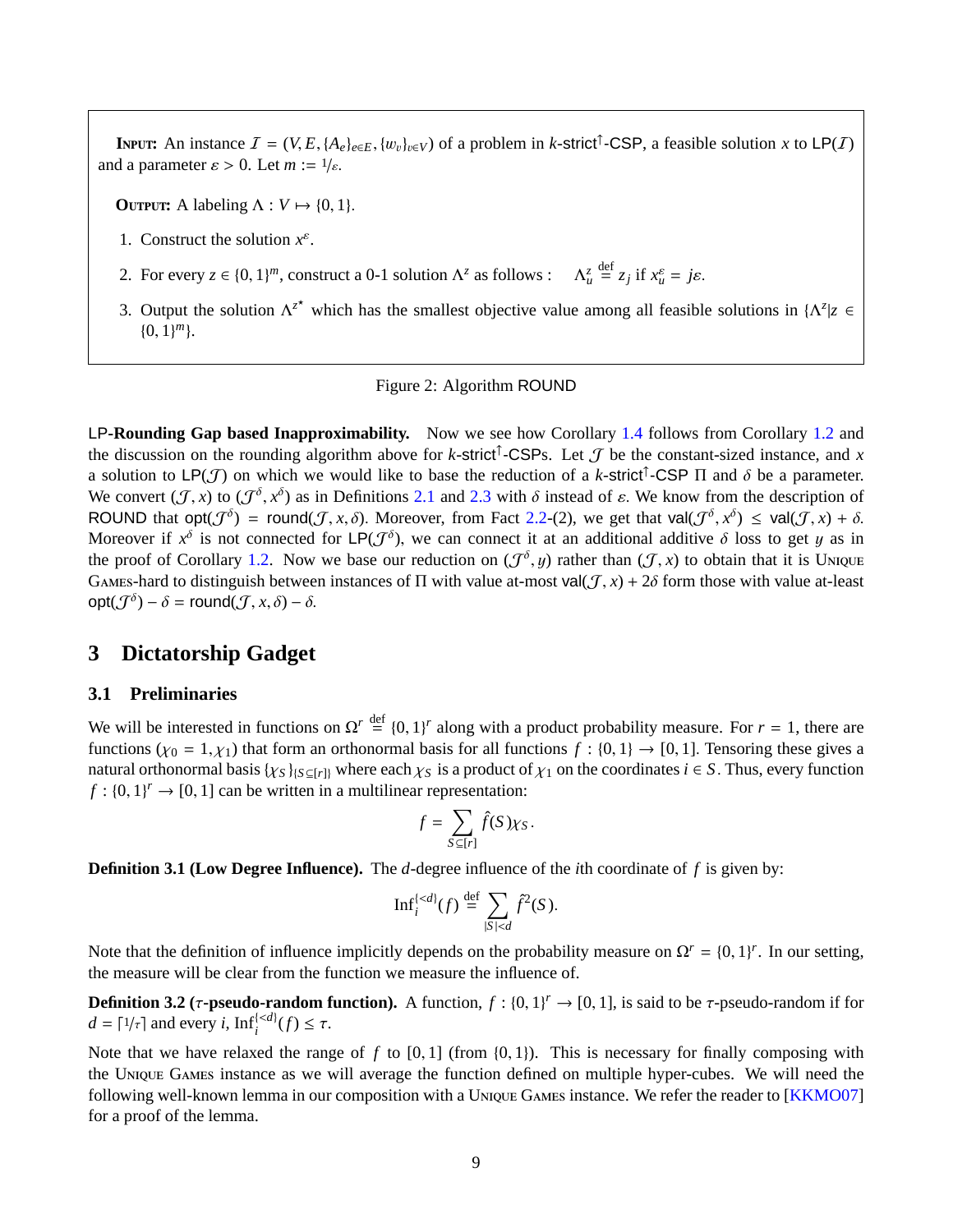<span id="page-10-1"></span>**Lemma 3.3.** *For any*  $f : \{0, 1\}^r \to [0, 1]$ *, and*  $d = \lceil 1/\tau \rceil$  *there are at most*  $O(\frac{1}{\tau^2})$  *coordinates such that*  $\text{Inf}_i^{\{\prec d\}}(f) \geq \tau$ *.* 

**Invariance Principle.** The space  $\Omega^k = \{0, 1\}^k$  along with a probability measure *P* is called a correlated space. Such a space is said to be connected if every point in the support can be reached from every other point by a path in the support such that adjacent points in the path change in exactly one coordinate of  $\{0, 1\}^k$ .<br>Civen a connected correlated space  $P$  on  $\{0, 1\}^k$ , we can naturally extend it to a corre

Given a connected correlated space *P* on  $\{0, 1\}^k$ , we can naturally extend it to a correlated space,  $P^{(r)}$  on  $V \times 10, 1V \times 10, 1V \times 10, 1V \times 10, 1V \times 10, 1V \times 10, 1V \times 10, 1V \times 10, 1V \times 10, 1V \times 10, 1V \times 10, 1V \times$  $\{0, 1\}^r \times \{0, 1\}^r \times \cdots \times \{0, 1\}^r$  by sampling independently *r* times from *P*. Given pseudo-random functions,  $f_1, \ldots, f_k$ :<br> $\{0, 1\}^r \rightarrow \{0, 1\}^r$  the invariance principle of Mossel stated below gives tight bou  $\{0, 1\}^r \rightarrow [0, 1]$ , the invariance principle of Mossel stated below gives tight bounds on

$$
\mathop{\mathbf{E}}_{(a^{(1)},...,a^{(k)}) \leftarrow P^{(r)}}[f_1(a^{(1)}) \cdots f_k(a^{(k)})]
$$

in terms of properties of *P* and  $\mathbf{E}[f_i]$  alone (thus independent of *r*).

**Theorem 3.4 (Invariance Principle, Mossel [\[Mos08\]](#page-13-0)).** For every integer k, and numbers  $0 < \delta, \alpha < 1/2$ , there *exists a*  $\Gamma = \Gamma(k, \delta, \alpha) > 0$  *such that, for every*  $\varepsilon > 0$ *, there exists a*  $\tau > 0$ *, such that for all connected correlated space P on*  $\{0, 1\}$ <sup>*k*</sup> such that the minimum probability of any event is α, and τ-pseudo-random functions  $f_1, \ldots, f_k$ ,

$$
\mathbf{E}_{(a^{(1)},a^{(2)},...,a^{(k)})\leftarrow P^{(r)}}[\Pi_i f_i(a^{(i)})] + \varepsilon \ge \Gamma_k(\delta,\alpha) > 0.
$$

*Note that the pseudo-randomness of the functions are defined with respect to the corresponding marginal measures induced by*  $P^{(r)}$ *.* 

In our setting, the correlated space P will be obtained from a connected LP solution x for a (finite sized) instance  $\mathcal T$ and hence  $\alpha$  is a constant bounded away from zero.  $k$  will be the arity of the constraints in the strict – CSP. Thus, setting  $\varepsilon < \Gamma_k(\delta, \alpha)/2$ , we have the following corollary that we will use.

<span id="page-10-0"></span>**Corollary 3.5.** *For every integer k, and numbers*  $0 < \delta, \alpha < 1/2$ *, there exists a*  $\tau > 0$  *such that, given a connected correlated space P on*  $\{0,1\}^k$  *such that the minimum probability of any event is*  $\alpha$ *, and*  $\tau$ *-pseudo-random functions*<br>*f*.  $f: \mathbb{R} \to \mathbb{R} \to \mathbb{R} \to \mathbb{R}$  11  $f_1, \ldots, f_k : \{0, 1\}^r \to [0, 1],$ 

$$
\mathop{\mathbf{E}}_{(a^{(1)},a^{(2)},\ldots,a^{(k)}) \leftarrow P^{(r)}} [\Pi_i f_i(a^{(i)})] > 0.
$$

### **3.2 Dictatorship Gadget**

We quickly recall the dictator gadget  $\mathcal{D}_{\mathcal{J},x}^r$ . Given a connected LP solution *x* to  $\mathcal{J} = (V, E)$ , the gadget is on  $V \times (0, 1)^r$ . The weight of a vertex  $(v, g)$  is *w*, times the *x* biased measure of *a*. For  $V \times \{0, 1\}^r$ . The weight of a vertex  $(v, a)$  is  $w_v$  times the  $x_v$ -biased measure of *a*. For every hyper-edge  $e = (v, b)$  in  $F(T)$  the solution *x* gives a probability distribution connected *P*, whose support is in *A*  $(v_1, \ldots, v_k)$  in  $E(\mathcal{J})$ , the solution x gives a probability distribution connected  $P_e$  whose support is in  $A_e$ . For every  $(a^{(1)}, a^{(2)}, \ldots, a^{(k)})$  with positive probability in  $P_e^{(r)}$ , add a constraint  $((v_1, a^{(1)}), \ldots,$ to  $\mathcal{D}_{\mathcal{J},x}^r$ .

<span id="page-10-2"></span>**Lemma 3.6 (Completeness).** The dictator assignments  $\{\Lambda_i\}_{i=1}^r$ , where  $\Lambda_i(v, (a_1, \ldots, a_r)) = a_i$ . satisfy every constraint in  $\mathbb{Q}^r$  and costs exactly  $\mathcal{V}^{\mathsf{all}}(x, \mathcal{T})$ *straint in*  $\mathcal{D}_{\mathcal{J},x}^r$  *and costs exactly* val $(x,\mathcal{J})$ *.* 

*Proof.* For any edge *e*, the distribution  $P_e$  is supported on the accepting set  $A_e$ . Thus, for any constraint

$$
((v_1, a^{(1)}), \ldots, (v_k, a^{(k)}))
$$

added using edge  $e$ ,  $(a_i^{(1)})$  $a_j^{(1)}, \ldots, a_j^{(k)}$ <br> *i* per-cube  $j^{(k)}$ )  $\in$  *A<sub>e</sub>* for any *j*  $\in$  [*r*]. Thus, the dictator assignments satisfy every constraint. Since we weight the hyper-cube corresponding to v by the  $x_v$ -biased measure, the cost of a hyper-cube is exactly  $w_n x_n$ . Summing the cost shows that the total cost is exactly val $(x, \mathcal{T})$ .  $w_v x_v$ . Summing the cost shows that the total cost is exactly val $(x, \mathcal{J})$ .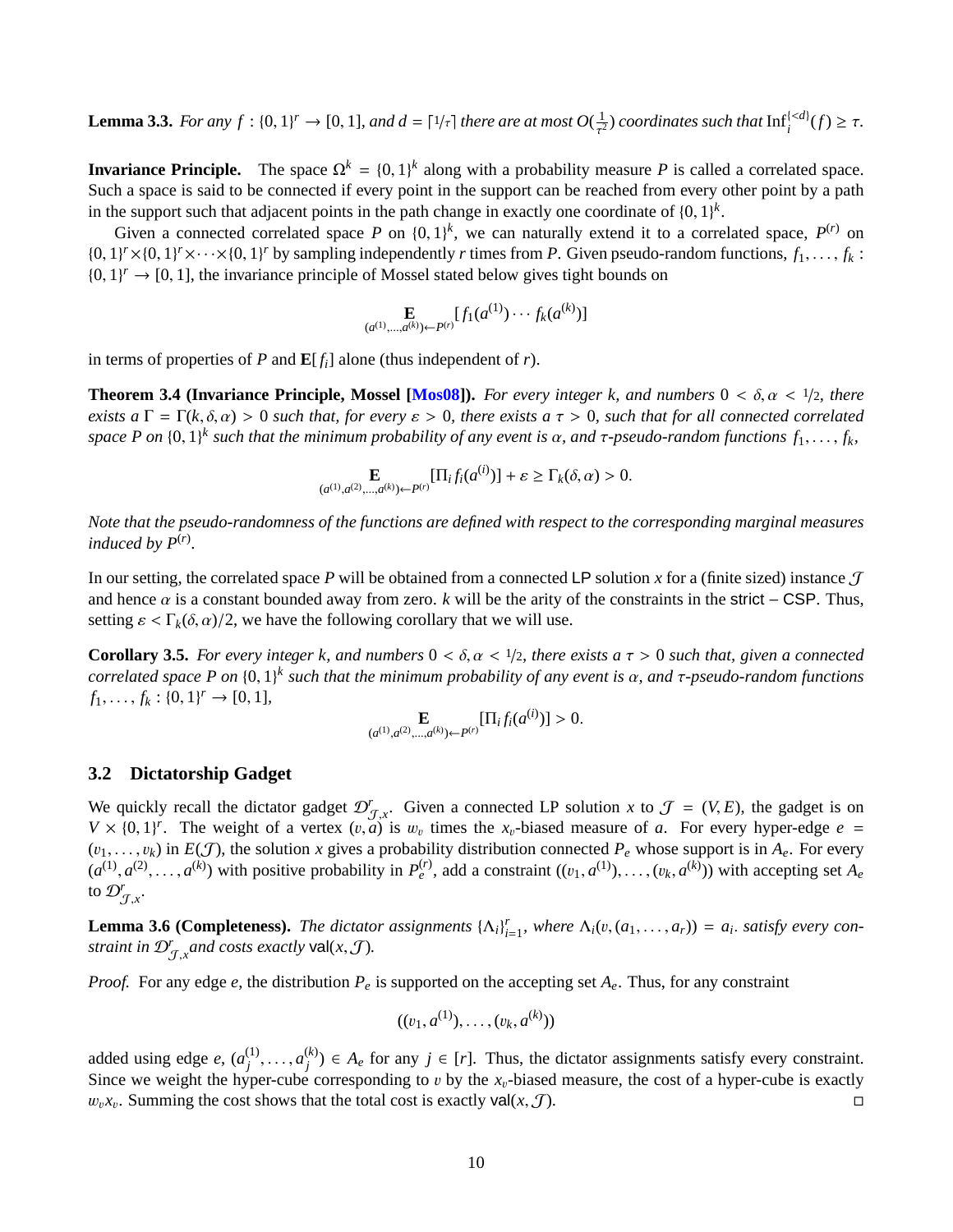<span id="page-11-4"></span>Now, we delve into the proof of the harder part. Let  $\delta$  be the additional cost we can incur. Fix an assignment to the dictatorship gadget,  $\Lambda : V \times \{0, 1\}^r \to \{0, 1\}$  that satisfies every constraint in  $\mathcal{D}_{\mathcal{J},x}^r$ . Denote by  $\Lambda_v$  the restriction of  $\Lambda$  to the hyper cube corresponding to vertex  $v \in V$ . We will use the "short of Λ to the hyper-cube corresponding to vertex  $v \in V$ . We will use the "shortform"  $Λ_v^1$  for  $Λ_v$  and  $Λ_v^0$  for the function  $1 - Λ$ . We call an assignment  $Λ \tau$  pseudo random if for every  $v \in V$  and  $h \in {0, 1}$ , the f function 1 − Λ<sub>v</sub>. We call an assignment Λ τ-pseudo-random if for every  $v \in V$  and  $b \in \{0, 1\}$ , the function Λ<sup>b</sup><sub>v</sub> is <br>π pseudo-random τ-pseudo-random.

**Decoding assignment to** J. For every  $v \in V$ , define  $S_v \stackrel{\text{def}}{=} \{b \in \{0, 1\} | \mathbf{E}_a[\Lambda_v(a) = b] \ge \delta$  (the expectation is over the corresponding biased massure). Set  $\lambda(v)$  to be the element in S. with minimum value. In th the corresponding biased measure). Set  $\lambda(v)$  to be the element in  $S_v$  with minimum value. In the binary world, this just means we set  $\lambda(v) = 0$  if  $0 \in S_V$  and 1 otherwise.

**Theorem 3.7** (Cost of  $\lambda$ ). *For*  $\lambda$ ,  $\Lambda$ ,  $\delta$  *as above,* 

$$
\mathsf{val}(\lambda, \mathcal{J}) \leq \mathsf{val}(\Lambda, \mathcal{D}'_{\mathcal{J},x}) + \delta.
$$

*Proof.* For every  $v \in V$ , at most a  $\delta$  fraction of the corresponding hyper-cube was assigned a value not in  $S_v$ . Since  $J(v)$  is the minimum value element from *S* we pay at most a  $\delta w$ , additional cost in *J* for the  $\lambda(v)$  is the minimum value element from  $S_v$ , we pay at most a  $\delta w_v$  additional cost in  $\lambda$  for the vertex v. Thus,

$$
\text{opt}(\mathcal{J}) \le \text{val}(\mathcal{J}, \lambda) \le \text{val}(\mathcal{D}'_{\mathcal{J}, x}, \Lambda) + \delta \sum_{v} w_v \le \text{val}(\mathcal{D}'_{\mathcal{J}, x}, \Lambda) + \delta.
$$

**Theorem 3.8 (Feasibility of**  $\lambda$ ). For every  $\delta > 0$ , there exists  $\tau > 0$  such that if the assignment  $\Lambda$  is  $\tau$ -pseudo*random, then*  $\lambda$  *is feasible for*  $\mathcal{J}$ *.* 

*Proof.* Let  $\tau$  be the minimum value stipulated by Corollary [3.5](#page-10-0) over all the edges  $e \in E(\mathcal{J})$ . Note that for every  $s \in S_v$ ,  $\mathbf{E}[\Lambda_v^s] \ge \delta$  by the definition of  $S_v$ .<br>For every constraint byper edge  $s = (s, s)$ 

For every constraint hyper-edge  $e = (v_1, v_2, ..., v_k) \in E$  in  $\mathcal{J}$ , we will in fact show that  $S_{v_1} \times S_{v_2} \times \cdots \times S_{v_k} \subseteq A_e$ . Fix an assignment  $(s_1, \ldots, s_k) \in S_{v_1} \times S_{v_2} \times \cdots \times S_{v_k}$ . Applying Corollary [3.5](#page-10-0) to the functions  $\{\Lambda_{v_i}^{s_{v_i}}\}_{\{1 \le i \le k\}}$  says that there is a constraint in  $\mathcal{D}_{\mathcal{J},x}^r$  with acceptance set  $A_e$  that was satisfied by the assignment  $(s_1, \ldots, s_k)$ . Thus,  $(s_1, \ldots, s_k) \in A$  $(s_1, ..., s_k) \in A_e.$ 

**Acknowledgments.** The authors would like to thank Oded Regev for bringing the paper [\[AKS09\]](#page-11-1) to our notice and also observing that every problem in the class  $k$ -strict<sup>†</sup>-CSP over the alphabet  $\{0, 1\}$  can be reduced to a<br>Hyperce and VERTEX Cover problem in the approximation preserving sense HYPERGRAPH VERTEX COVER problem in the approximation preserving sense.

## **References**

- <span id="page-11-3"></span>[AHK96] Ron Aharoni, Ron Holzman, and Michael Krivelevich. On a theorem of lovász on covers in tau-partite hypergraphs. *Combinatorica*, 16(2):149–174, 1996. [4](#page-4-0)
- <span id="page-11-1"></span>[AKS09] P. Austrin, S. Khot, and S. Safra. Inapproximability of vertex cover and independent set in bounded degree graphs. In *Proceedings of the 24th Annual IEEE Conference on Computational Complexity*, 2009. [3,](#page-3-2) [4,](#page-4-0) [11](#page-11-4)
- <span id="page-11-0"></span>[BK09a] Nikhil Bansal and Subhash Khot. Inapproximability of hypergraph vertex cover and applications to scheduling problems. In *Manuscript*, 2009. [1,](#page-0-0) [3,](#page-3-2) [4](#page-4-0)
- <span id="page-11-2"></span>[BK09b] Nikhil Bansal and Subhash Khot. Optimal long code test with one free bit. In *FOCS*, pages 453–462, 2009. [3](#page-3-2)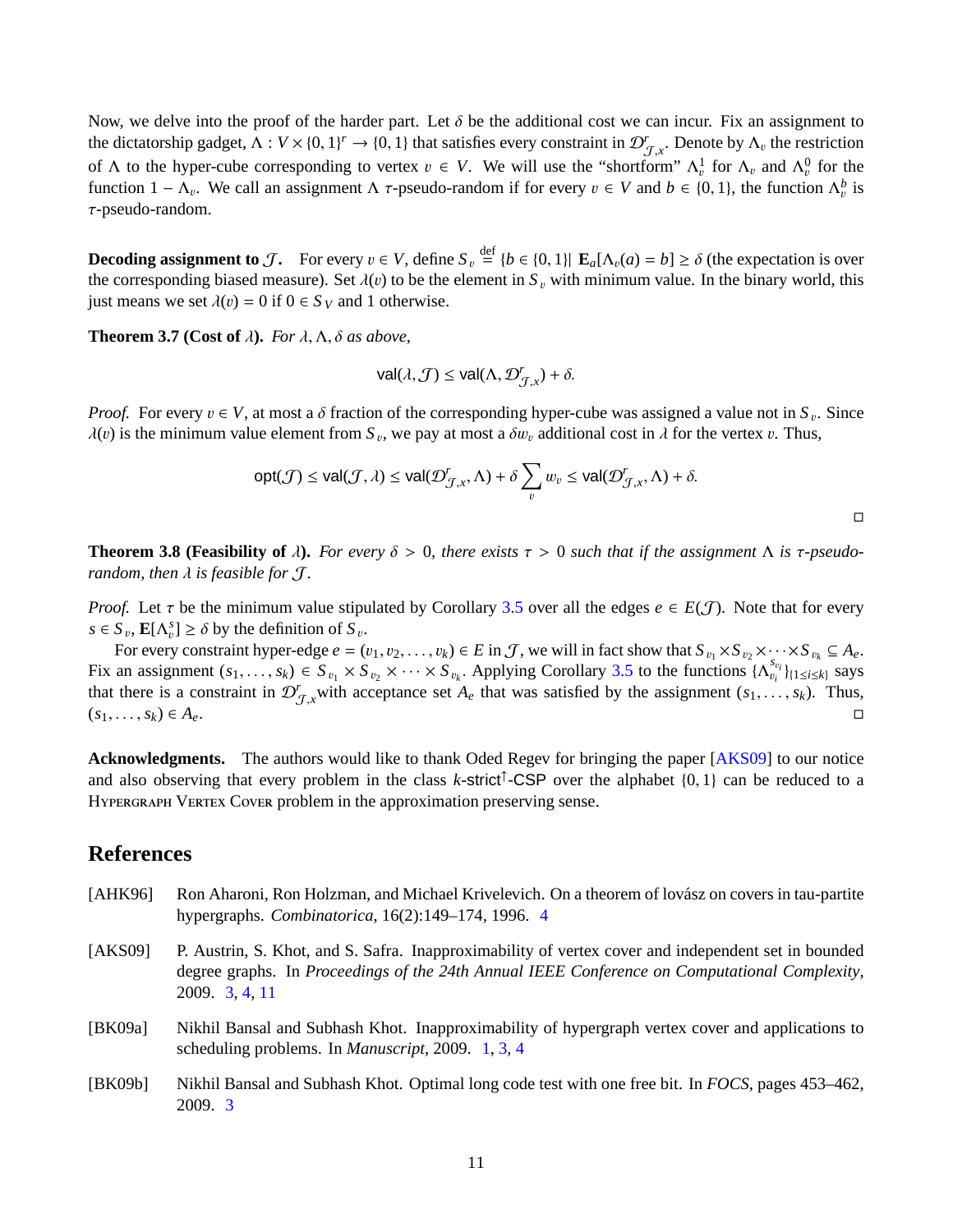- <span id="page-12-10"></span>[CGH+04] J. Chuzhoy, S. Guha, E. Halperin, S. Khanna, G. Korsatz, and J. Naor. Asymmetic *k*-center is log<sup>∗</sup> *n* hard to approximate. In *Proceedings of the 36th Annual ACM Symposium on Theory of Computing*, 2004. [5](#page-5-1)
- <span id="page-12-6"></span>[DGKR03] Irit Dinur, Venkatesan Guruswami, Subhash Khot, and Oded Regev. A new multilayered pcp and the hardness of hypergraph vertex cover. In *STOC*, pages 595–601, 2003. [3](#page-3-2)
- <span id="page-12-2"></span>[DS02] Irit Dinur and Shmuel Safra. The importance of being biased. In *STOC*, pages 33–42, 2002. [3](#page-3-2)
- <span id="page-12-12"></span>[GK07] N. Garg and A. Kumar. Minimizing average flow-time : Upper and lower bounds. In *Proceedings of the 48th Annual IEEE Symposium of Foundations of Computer Science*, 2007. [5](#page-5-1)
- <span id="page-12-9"></span>[GMR08] V. Guruswami, R. Manokaran, and P. Raghavendra. Beating the random ordering is hard: Inapproximability of maximum acyclic subgraph. In *49th Annual IEEE Symposium on Foundations of Computer Science*, 2008. [5](#page-5-1)
- <span id="page-12-4"></span>[Gol01] Oded Goldreich. Using the fglss-reduction to prove inapproximability results for minimum vertex cover in hypergraphs. *Electronic Colloquium on Computational Complexity (ECCC)*, (102), 2001. [3](#page-3-2)
- <span id="page-12-1"></span>[GS10] Venkatesan Guruswami and Rishi Saket. On the inapproximability of vertex cover on *k*-partite *k*uniform hypergraphs. In *Manuscript*, 2010. [1,](#page-0-0) [4,](#page-4-0) [5](#page-5-1)
- <span id="page-12-3"></span>[Hås97] Johan Håstad. Some optimal inapproximability results. In *STOC*, pages 1–10, 1997. [3](#page-3-2)
- <span id="page-12-11"></span>[HK03] E. Halperin and R. Krauthgamer. Polylogarithmic inapproximability. In *Proceedings of the 35th Annual ACM Symposium on Theory of Computing*, 2003. [5](#page-5-1)
- <span id="page-12-5"></span>[Hol02] Jonas Holmerin. Improved inapproximability results for vertex cover on k -uniform hypergraphs. In *ICALP*, pages 1005–1016, 2002. [3](#page-3-2)
- <span id="page-12-16"></span>[Kho02] S. Khot. On the power of unique 2-prover 1-round games. In *Proceedings of the 17th Annual IEEE Conference on Computational Complexity*, page 25, 2002. [14](#page-14-1)
- <span id="page-12-14"></span>[Kho10] Subhash Khot. Inapproximability of np-complete problems, discrete fourier analysis, and geometry. In *International Congress of Mathematics*, 2010. [5](#page-5-1)
- <span id="page-12-15"></span>[KKMO07] S. Khot, G. Kindler, E. Mossel, and R. O'Donnell. Optimal inapproximability results for MAX-CUT and other 2-variable CSPs? *SIAM J. Comput.*, 37(1):319–357, 2007. [9](#page-9-2)
- <span id="page-12-7"></span>[KR08] S. Khot and O. Regev. Vertex cover might be hard to approximate to within 2-epsilon. *J. Comput. Syst. Sci.*, 74(3):335–349, 2008. [3,](#page-3-2) [5,](#page-5-1) [14](#page-14-1)
- <span id="page-12-0"></span>[KV05] S. Khot and N. K. Vishnoi. The unique games conjecture, integrality gap for cut problems and embeddability of negative type metrics into l<sub>1</sub>. In *Proceedings of the 45th Annual IEEE Symposium on Foundations of Computer Science*, 2005. [1,](#page-0-0) [5](#page-5-1)
- <span id="page-12-8"></span>[Lov75] L. Lovasz. On minimax theorems of combinatorics. doctoral thesis. *Mathematiki Lapok*, 26:209–264, 1975. [4](#page-4-0)
- <span id="page-12-13"></span>[MNRS08] R. Manokaran, J. Naor, P. Raghavendra, and R. Schwartz. SDP gaps and UGC hardness for multiway cut, 0-extension and metric labelling. In *Proceedings of the 40th Annual ACM Symposium on Theory of Computing*, 2008. [5](#page-5-1)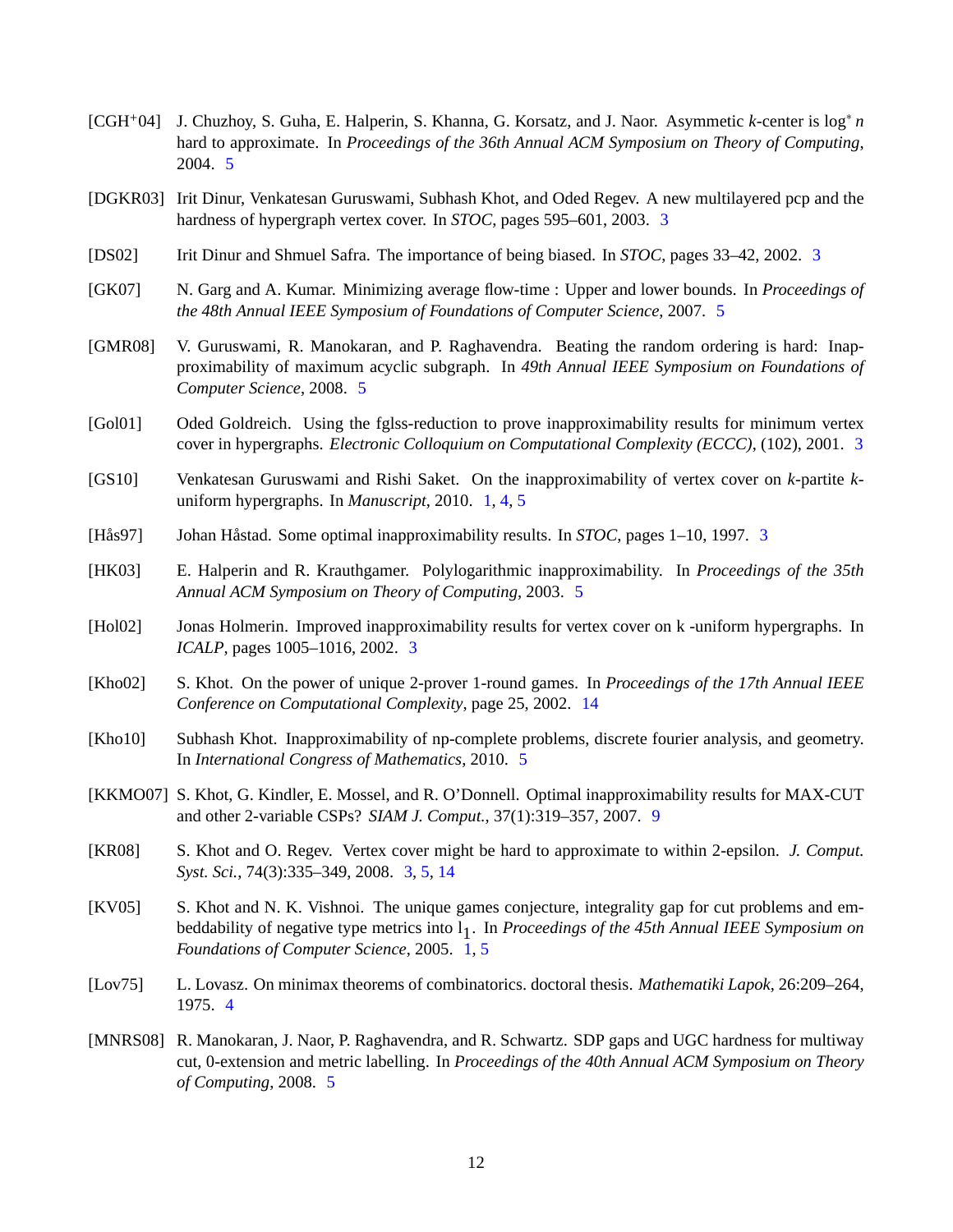- <span id="page-13-8"></span><span id="page-13-0"></span>[Mos08] E. Mossel. Gaussian bounds for noise correlation of functions and tight analysis of long codes. In *Proceedings of the 49th Annual IEEE Conference on Foundations of Computer Science*, pages 156– 165, 2008. [1,](#page-0-0) [2,](#page-2-3) [4,](#page-4-0) [10,](#page-10-1) [21](#page-21-0)
- <span id="page-13-2"></span>[MQS+09] Monaldo Mastrolilli, Maurice Queyranne, Andreas S. Schulz, Ola Svensson, and Nelson A. Uhan. Minimizing the sum of weighted completion times in a concurrent open shop. In *Manuscript*, 2009. [1,](#page-0-0) [4,](#page-4-0) [13,](#page-13-8) [14](#page-14-1)
- <span id="page-13-1"></span>[Rag08] P. Raghavendra. Optimal algorithms and inapproximability results for every csp? In *Proceedings of the 40th Annual ACM Symposium on Theory of Computing*, 2008. [1,](#page-0-0) [3,](#page-3-2) [4,](#page-4-0) [5,](#page-5-1) [7](#page-7-1)
- <span id="page-13-5"></span>[RS09a] P. Raghavendra and D. Steurer. Integrality gaps for strong sdp relaxations of unique games. In *Proceedings of the 49th Annual Symposium on Foundations of Computer Science*, 2009. [3](#page-3-2)
- <span id="page-13-3"></span>[RS09b] Prasad Raghavendra and David Steurer. How to round any csp. In *FOCS*, pages 586–594, 2009. [1](#page-0-0)
- <span id="page-13-4"></span>[SA90] H. D. Sherali and W. P. Adams. A hierarchy of relaxations between the continuous and convex hull representations for zero-one programming problems. *SIAM J. Discrete Math.*, 3(3):411–430, 1990. [2](#page-2-3)
- <span id="page-13-6"></span>[Tre01] Luca Trevisan. Non-approximability results for optimization problems on bounded degree instances. In *STOC*, pages 453–461, 2001. [3](#page-3-2)

# **4 Appendix**

## <span id="page-13-7"></span>**5 Concurrent Open Shop Scheduling**

In the concurrent open shop model, we have a set of machines  $M = \{1, \ldots, m\}$ , each for processing one component and a set of jobs  $N = \{1, \ldots n\}$ . Each job needs a specific processing time on each of the *M* machines specified by a matrix  $P = \{p_{ij}\}_{i \in M, j \in N}$ . The processing on the machines can be done in any order. The machines can process one job at a time and the objective is to minimize the sum of the completion times of the jobs.

 $[MQS^{+}09]$  $[MQS^{+}09]$  obtain a 2-approximation for this problem via a linear programming relaxation and a rounding procedure. They also show a simple  $2 - \varepsilon$  integrality gap for their relaxation. Here, we will show a  $2 - \varepsilon$  inapproximability assuming the UNIQUE GAMES CONJECTURE.

strict-CSP **formulation.** We first formulate the problem as a strict-CSP. For simplicity, let us restrict our attention to the case where  $p_{ij}$ s are all 0 or 1; the integrality gap of  $[MQS^+09]$  $[MQS^+09]$  has this property. Then, the maximum completion time of any job is *m*. We have a vertex for every job that takes an assignment between 1 and *m* denoting its completion time. For every machine, we have a constraint on all the vertices that restricts the assignment to set of acceptable configuration of completion times.

**Remarks.** As formulated, the arity of the constraints and the label set depend on the size of the instance. However, this is not an issue as we will apply the reduction to a finite sized instance (the size will depend on  $\varepsilon$ ). In the instance produced by the reduction, each constraint will be on a finite (*n*) vertices and each vertex will take a finite (*m*) set of values. The important fact is that the strict-CSP produced by the reduction can be reformulated as a concurrent open shop problem (by setting the irrelevant entries of *P* to zero). As stated earlier, we believe the framework should be useful in proving inapproximability for many other problems as this.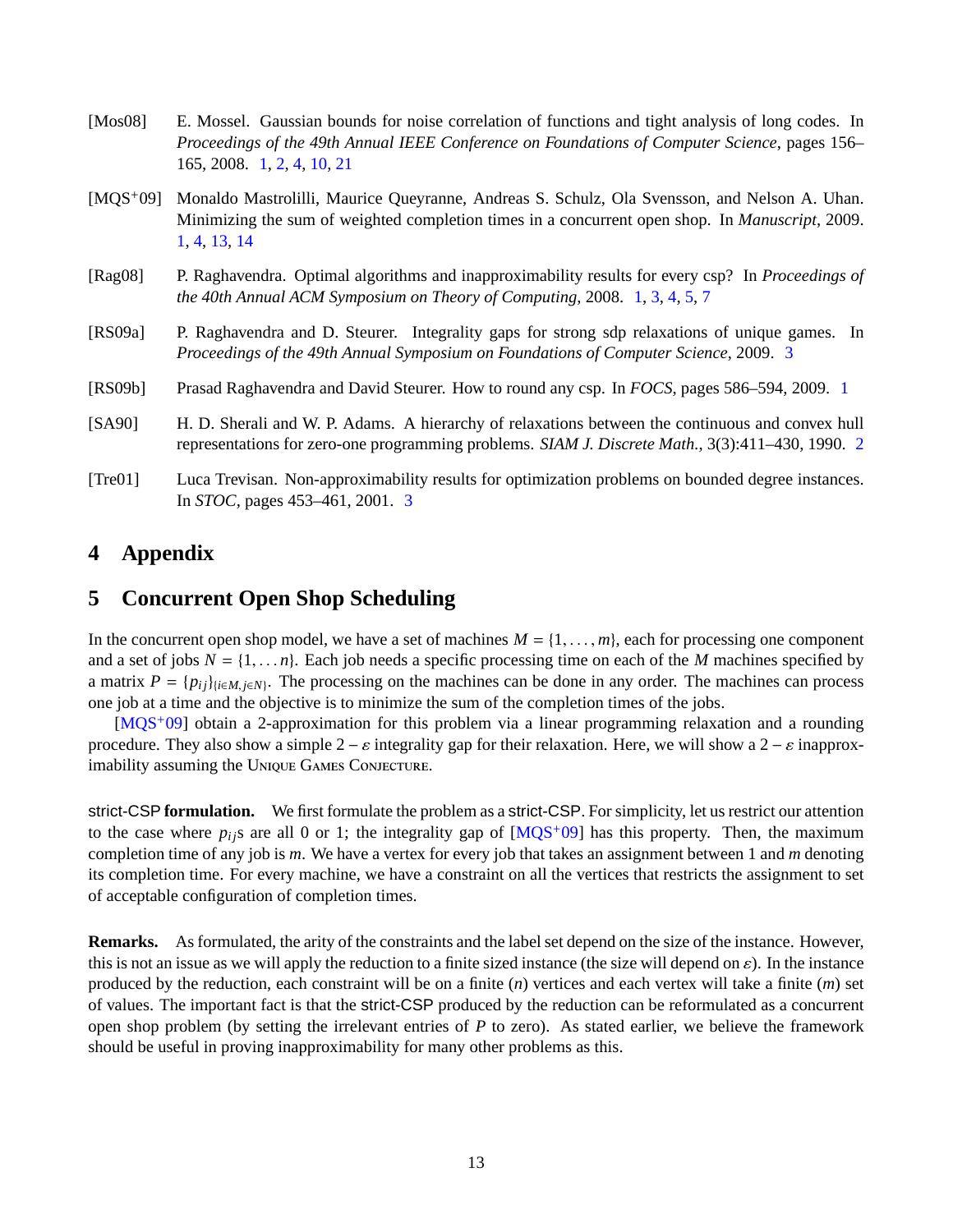<span id="page-14-1"></span>**Integrality Gap** The gap instance,  $J$ , (constructed by  $[MOS<sup>+</sup>09]$ ) is simply the *r*-uniform complete hyper-graph on *n* vertices. Each hyper-edge is a machine which takes takes one unit of time to process jobs corresponding to the vertices it contains and zero otherwise. [\[MQS](#page-13-2)<sup>+</sup>09] show that  $opt(\mathcal{J})$  is at least  $r(n - r + 1)$ .

We will now show a solution  $x = \{x_v\}_{v \in \mathcal{T}}$  to the linear programming relaxation for the *q*-ary case (Figure [3](#page-17-0)) on page [17\)](#page-17-0). Each  $x_v$  is a point in  $\Delta_m$  such that the first *r* coordinates are 1/*r* and the rest are 0. Every machine has non-zero processing time for exactly *r* machines and hence a distribution over random permutations of those *r* vertices is a convex combination of accepting configurations. Thus,  $x = \{x_v\}$  is a feasible solution with cost  $\frac{n(r+1)}{2}$ .<br>Thus, absocing a large arough (depending on a) and *n* source  $\sqrt{a}$  gives a 2 cost a. This im Thus, choosing *n* large enough (depending on  $\varepsilon$ ) and *r*, say,  $\sqrt{n}$  gives a 2 −  $\varepsilon$  gap. This immediately gives a 2 − 2 $\varepsilon$ <br>inanproximability for any  $\varepsilon > 0$  using our main theorem inapproximability for any  $\varepsilon > 0$  using our main theorem.

## <span id="page-14-0"></span>**6 Composing the Dictatorship Test Gadget with Unique Games**

In this section, we give the reduction from UNIQUE GAMES to a problem Π in the class *k*-strict-CSP. The proof is standard and uses the dictatorship test gadget in Section [3.](#page-9-1) Here, we highlight the important steps in the proof. We first state the version of UGC on which our results rely.

<span id="page-14-2"></span>**Definition 6.1** (UNIQUE GAMES). An instance  $\mathcal{U} = (G(U, A), [r], \{\pi_e\}_{e \in A}, \text{wt})$  of UNIQUE GAMES is defined as follows: *G* = (*U*, *A*) is a bipartite graph with set of vertices  $U = U_{\text{left}} \cup U_{\text{right}}$  and a set of edges *A*. For every  $e = (v, w) \in E$  with  $v \in U_{\text{left}}$ ,  $w \in U_{\text{right}}$ , there is a bijection  $\pi_e : [r] \mapsto [r]$ , and a weight wt(*e*)  $\in \mathbb{R}_{\geq 0}$ . We assume that  $\sum_{e \in E} \text{wt}(e) = 1$ .<br>The goal is to assign one *label* to every vertex of the graph from the set [r] The goal is to assign one *label* to every vertex of the graph from the set [*r*] which maximizes the weight of the edges satisfied. A labeling  $\Lambda : U \mapsto [r]$  *satisfies* an edge  $e = (v, w)$ , if  $\Lambda(w) = \pi_e(\Lambda(v))$ .

The following notations will be used in the hardness reduction and we state them here.

#### **Notations.**

- 1. For a vertex  $v \in U$ ,  $\Gamma(v)$  is the set of edges incident to v.
- 2. For a vertex  $v \in U$ , define  $p_v \stackrel{\text{def}}{=} \sum_{e \in \Gamma(v)} \text{wt}(e)$ . This gives a probability distribution over the vertices in  $U_{\text{left}}$ (or  $U_{\text{rioh}}$ ).

We now state the Strong UGC which was shown by Khot and Regev [\[KR08\]](#page-12-7) to be equivalent to the UGC [\[Kho02\]](#page-12-16).

**Conjecture 6.2 (Strong UGC).** For every pair of constants  $\eta, \zeta > 0$ , there exists a sufficiently large constant *<sup>r</sup>* :<sup>=</sup> *<sup>r</sup>*(η, ζ), *such that it is NP-hard to distinguish between the following cases for an instance*  $\mathcal{U} = (G(U, A), [r], \{\pi_e\}_{e \in A}, \text{wt}) \text{ of } \text{Unique Games}.$ 

- *–* **YES**: There is a labeling Λ and a set  $U_0 ⊆ U_{\text{left}}$  of vertices,  $\sum_{u \in U_0} p_u ≥ (1 η)$ , such that Λ satisfies all edges incident to  $U_0$ . *incident to U*<sup>0</sup>*.*
- *–* **NO***: There is no labeling which satisfies a set of edges of total weight value more than* ζ*.*

Now we describe the reduction from UNIQUE GAMES instance to our problem. The reduction shall use the instance dictatorship test gadget  $\mathcal{D} \stackrel{\text{def}}{=} \mathcal{D}_{\tau}^r$  of  $\Pi$  described in Section [3.](#page-9-1)

**Input Instance :** The input to the reduction is an instance  $\mathcal{U} = (G(U, A), [r], {\pi_e}_{e \in A}, wt)$  of Unique Games problem as defined in Definition 6.1. Recall that G is a binartite graph with  $U = U + U$  and the edge weights wt ind as defined in Definition [6.1.](#page-14-2) Recall that *G* is a bipartite graph with  $U = U_{\text{left}} \cup U_{\text{right}}$ , and the edge weights wt induce probability distribution  $p_v$  over vertices in  $U_{\text{left}}$ .

**Output Instance :** The output instance  $\mathcal{F}$  of  $\Pi$  is as follows :

1 Vertex Set  $V(\mathcal{F}) = U_{\text{left}} \times V(\mathcal{D})$ , i.e., we place a copy of  $V(\mathcal{D})$  at each vertex of  $U_{\text{left}}$ . We shall index a vertex by  $(u, b, y)$  where  $u \in U_{\text{left}}$  and  $(b, y) \in V(\mathcal{D})$ .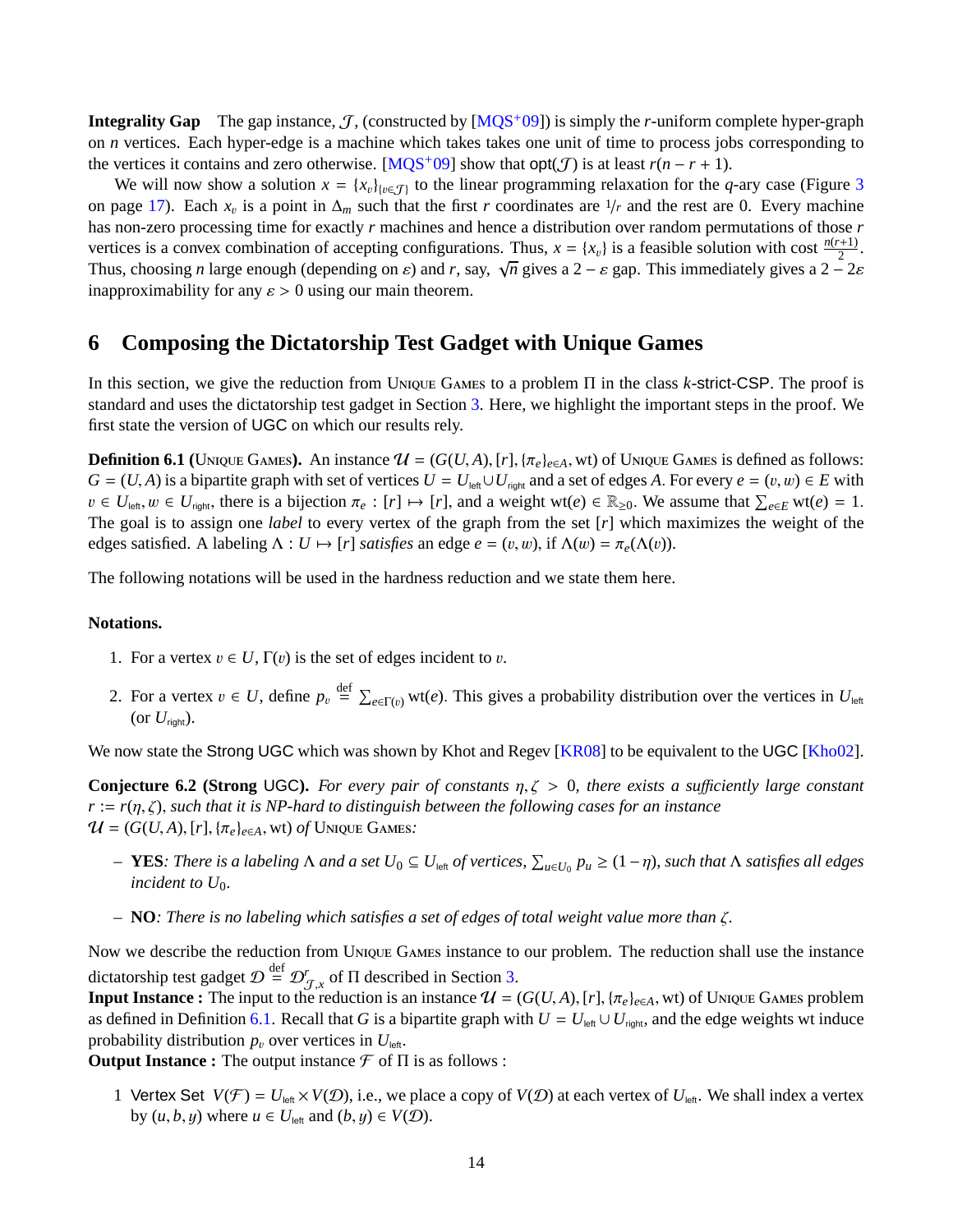2 Vertex Weights The weight of a vertex  $(u, b, y)$  is

$$
w_{\mathcal{F}}((u,b,y)) = p_u \cdot w_{\mathcal{D}}((b,y)).
$$

3 Hyper-edges For every hyper-edge  $e = ((b^1, y^1), (b^2, y^2), \dots, (b^k, y^k))$  in D, we add the following edges to  $\mathcal{F}$  – for each vertex  $u \in U_{\text{right}}$  and all sets of *k* neighbors,  $u^1, \ldots, u^k$  (with repetition) of *u*, we add the hyper-edge

 $\left((u^1, b^1, y^1 \circ \pi^u_{(i)})\right)$  $(u_{i}(u, u^{1})), \ldots, (u^{k}, b^{k}, y^{k} \circ \pi_{(u, u^{k})}^{u})$  $\binom{u}{(u,u^k)}$  to  $\mathcal F$ . The constraint for the these hyper-edges is the same as that for *e*.

### **Completeness.**

**Theorem 6.3.** Suppose there is a labeling  $\lambda$  for  $\mathcal U$  and a subset  $U_0$  of  $U_{\text{left}}$ ,  $\sum_{v \in U_0} p_v \geq 1 - \eta$ , such that  $\lambda$  satisfies all added to  $\mu$  and  $\lambda$  satisfies all a support on  $U_0$ . Then there is a sub *edges incident on U*<sub>0</sub>. Then there is a subset of vertices in  $\mathcal F$  which satisfy all the constraints in  $\mathcal F$  and has weight  $at-most$  val $(\mathcal{J}, x) + \eta$ .

*Proof.* Consider the labeling  $\lambda$ . We now show how to pick a set F of vertices from  $V(\mathcal{F})$  which satisfies all the hyper-edge constraints. For each  $u \in U_0$ , define  $J_u$  as  $\{(u, b, y) \in V(\mathcal{F}) : y_{\lambda_u} = 1\}$ . For each  $u \in U_{\text{left}} - U_0$ , define  $J'_u$ <br>as the set  $\{(u', b', u') \in V(\mathcal{F}) : u' = u\}$ . Now define  $F = \{1, \dots, I\}$ as the set  $\{(u', b', y') \in V(\mathcal{F}) : u' = u\}$ . Now define  $F = \bigcup_{u \in U_0} J_u \bigcup \bigcup_{u \in U_{\text{left}}-U_0} J'_u$ .<br>We now show that *F* satisfies all hyper ados constraints. Fix a hyper ados as

We now show that *F* satisfies all hyper-edge constraints. Fix a hyper-edge  $e = ((b^1, y^1), \ldots, (b^k, y^k))$  in *D*. Let  $u \in U_{\text{right}}$  and  $u^1, \dots, u^k$  be k neighbors of u. Consider a corresponding edge  $f = ((u^1, b^1, y^1 \circ \pi_{(u,u^1)}^u), \dots, (u^k, b^k, y^k \circ$  $(u_{i}, u^{k})$ ) in F. Lemma [3.6](#page-10-2) shows that the set  $C_{i} = \{(b, z) : z_{i} = 1\}$  satisfies the edge constraint for *e* for any *i*. Let us  $(u_{i}, u^{k})$  $\int u \, du$ <br>niek pick  $i = \lambda_u$ . It will be enough to prove that if  $(b^l, y^l)$  satisfies  $y_i^l = 1$ , then the vertex  $w = (u^l, b^l, y^l \circ \pi_{(l)}^u)$  $\binom{u}{(u,u^l)}$  is in *F*. But this is indeed the case because if  $u^l \in U_0$ , then  $\lambda_u = \pi^u_{(u,u^l)}(\lambda_{u^l})$ . Therefore,  $y^l \circ \pi^u_{(u,u^l)}$  has coordinate  $\lambda_{u^l}$  equal  $(u,u^l)^{V_l}$ , Therefore,  $y \in \Lambda_{(u,u)}$ to 1. Hence,  $w \in J_u^l$ . If  $u^l \in U_{\text{left}} - U_0$ , then we add  $w \in J_u^l$ <br>constraint for the hyper-edge f  $\mathcal{U}_{\mu}$ <sup>*l*</sup> trivially. Thus, we have shown that *F* satsifies the edge constraint for the hyper-edge *f* .

Let us now compute the weight of *F*. If  $u \in U_0$ , then Lemma [3.6](#page-10-2) shows that the weight of  $J_u$  is at-most  $p_u \cdot \text{val}(\mathcal{J}, x)$ . If  $u \notin U_0$ , then the weight of  $J'_u$  is  $p_u$ . Thus, the weight of *F* is at-most

$$
\mathsf{val}(\mathcal{J}, x) \cdot \sum_{u \in U_0} p_u + \sum_{u \notin U_0} p_u \leq \mathsf{val}(\mathcal{J}, x) + \eta.
$$

#### **Soundness.**

**Theorem 6.4.** *Suppose there is a subset of vertices F which satisfies all the constraints in*  $\mathcal F$  *and*  $w_{\mathcal F}(F) < \text{opt}(\mathcal F)$  – δ. *Then there is a constant* ζ(δ) *such that there is a labeling for* <sup>U</sup> *for which the set of satisfied edges has weight at-least* ζ(δ)*.*

*Proof.* Consider a set *F* satisfying the conditions of the theorem. Let  $\mathbf{I}_F(\cdot)$  be the indicator function for *F*. For a vertex  $u \in U_{\text{right}}$ , let  $N(u) \subseteq U_{\text{left}}$  denote the neighbors of *u*. Recall that every vertex of  $\mathcal F$  can be written as  $(w, z)$ , where  $w \in U_{\text{left}}$  and  $z \in V(\mathcal{D})$ . Since the distribution  $\{p_w\}_{w \in U_{\text{left}}}$  is same as first picking a vertex  $u \in U_{\text{right}}$  with probability  $p_u$  and then picking a random neighbor of *u* (according to edge weights), we get

$$
w_{\mathcal{F}}(F) = \mathbf{E}_{u \in U_{\text{right}}}\mathbf{E}_{w \in N(u)}\mathbf{E}_{z \in V(\mathcal{D})}\mathbf{I}_{F}((w, z \circ \pi^u_{(u,w)})),
$$

where *z* is picked according to vertex weights in D. For a vertex  $u \in U_{\text{right}}$ , let  $G(u)$  denote the quantity

$$
\mathbf{E}_{w \in N(u)} \mathbf{E}_{z \in V(\mathcal{D})} \mathbf{I}((w, z \circ \pi^u_{(u,w)})).
$$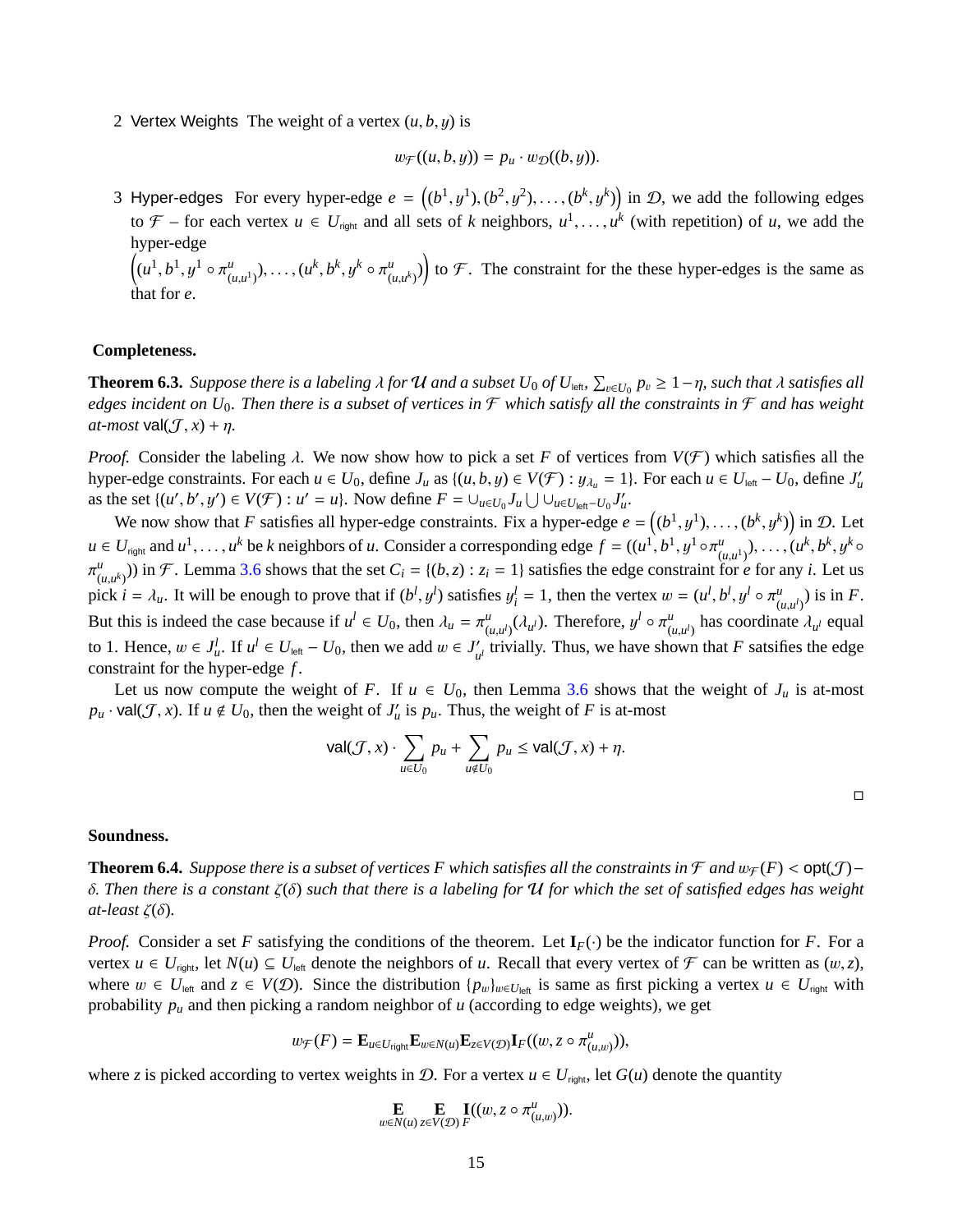We can therefore state the condition of the Theorem as  $\mathbf{E}_{u \in U_{\text{right}}} G(u) < \text{opt}(\mathcal{J}) - \delta$ . Call a vertex  $u \in U_{\text{right}}$  *good* if  $G(u) < \text{opt}(J) - \delta/2$ . A simple averaging argument shows that the weight of good vertices is at-least  $\delta/2$ .

Fix a good vertex *u*. Let  $\mathcal{D}^{(u)}$  be a *copy* of the instance D. We construct a solution  $S^{(u)}$  for  $\mathcal{D}^{(u)}$  as follows : for each  $(b, y) \in V(\mathcal{D}^{(u)})$ , we pick a random neighbor  $u^i$  of *u* according to edge weights wt in the instance  $\mathcal{U}$ . If  $(u^{i}, b, y \circ \pi^{u}_{(i)})$  $(u_{i}(u, u^{i})) \in F$ , we add  $(b, y)$  to  $S^{(u)}$ .

**Claim 6.5.**  $S^{(u)}$  satisfies all the constraints in  $\mathcal{D}^{(u)}$ 

*Proof.* Let  $e = ((b^1, y^1), \ldots, (b^k, y^k))$  be a hyper-edge in  $\mathcal{D}^{(u)}$ . Suppose while constructing the set *S*<sup>(*u*)</sup>, we decide to add  $(b^i, y^i)$  to this set based on whether  $(u^i, b^i, y^i \circ \pi^u_{(u, u^i)}) \in F$ . Now observe that the instance  $\mathcal F$  has the hyper-edge  $((u^1, b^1, y^1 \circ \pi^u_{(u,u^1)}), \dots, (u^k, b^k, y^k \circ \pi^u_{(u,u^k)}))$ . Since thi  $(u_{i}(u_{i},u_{i})), \ldots, (u_{i}^{k},b_{i}^{k},y_{i}^{k} \circ \pi_{i}^{k})$  $(\mathbf{u}_{\mu}(\mathbf{u}_k)^{\mu})$ . Since this hyper-edge is satisfied by *F*, the claim follows.

Note that  $\mathbf{E}[S^{(u)}]$  is exactly  $G(u)$ , where the expectation is over the choice of random neighbors of *u*. For each vertex  $w \in U_{\text{left}}$  and  $b \in V$ , define a 0-1 function  $f_b^{F,w}$  on  $\{0, 1\}^r$  as follows –

$$
f_b^{F,w}(y) \stackrel{\text{def}}{=} \begin{cases} 1 & \text{if } (w, b, y) \notin F \\ 0 & \text{otherwise} \end{cases}
$$

Note that  $f_b^{F,w}$  is the indicator function for complement of *F* for the set of vertices  $\{(w, b, y) : y \in \{0, 1\}^r\}$ . For the vertex *u*, we now define the function  $f_b^{F,u}(y)$  which is the average of the corresponding functions for the neighbours of *u* of *u*.

$$
f_b^{F,u}(y) \stackrel{\text{def}}{=} \mathop{\mathbf{E}}_{w \in N(u)} f_b^{F,w} \left( y \circ \pi_{(u,w)}^u \right).
$$

Observe that  $f_b^{F,u}(y) = \mathbf{P}[(u, b, y) \notin S^{(u)}]$ , where the probability is over the choice of  $S(u)$ . The following is identical to the soundness proof in the analysis of the dictatorship test gadget. (Stated here in the cont identical to the soundness proof in the analysis of the dictatorship test gadget. (Stated here in the contra-positive form.)

**Lemma 6.6.** *There exist values b*  $\in$  *V*, *i*  $\in$  [*r*] *and constants d*,  $\tau$  *depending on*  $\delta$  *and*  $k$  *only such that*  $\text{Inf}_{i}^{($ 

Using an application of Jensen's Lemma, it follows that for a good vertex  $u \in U_{\text{left}}$  there is an  $i \in [r]$  such that for at least  $\tau/2$  fraction of its neighbors

$$
\mathrm{Inf}_{\pi_{(u,w)}^u(i)}^{\{
$$

It follows from Lemma [3.3](#page-9-3) that the number of such influential variables is at-most  $O(2d/\tau)$ . Hence, we can satisfy at-least  $\delta/2 \cdot \tau/2 \cdot \tau/2d$  fraction of the UNIQUE GAMES-instance U. This completes the proof this theorem.

 $\Box$ 

Thus, to appeal to the Strong-UGC, we need to pick  $\eta \leq \delta$ , where  $\delta$  is as in the statement of Theorem [1.1](#page-2-2) and  $\zeta < \zeta(\delta)$  and conclude the proof of Theorem [1.1.](#page-2-2)

## <span id="page-16-0"></span>**7 Extension to** *q***-ary Alphabet**

In this section, we show how our results extended to the case when variables take values from a larger alphabet  $[q] = \{0, \ldots, q-1\}$ . We first need some definitions in the *q*-ary world.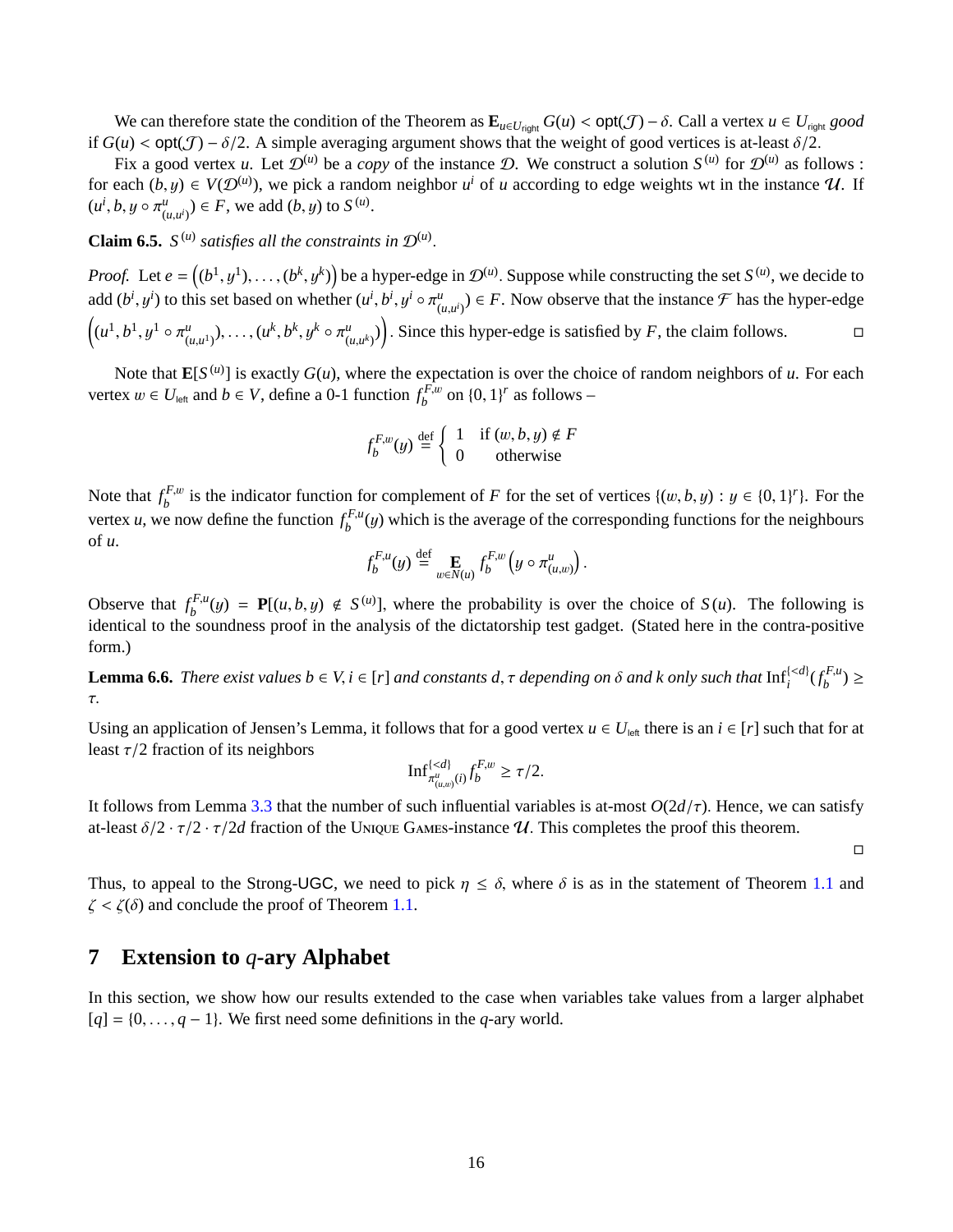## **7.1 Preliminaries.**

Given  $x, y \in [q]^k$ , we say that  $y \ge x$ , if,  $y_i \ge x_i$  for all  $i, 1 \le i \le k$ . A set  $A \subseteq [q]^k$  is said to be *upward monotone* if for every  $x \in A$ , and every u such that  $y \ge x$  it follows that  $y \in A$ . For sake of brevity, we a for every  $x \in A$ , and every y such that  $y \ge x$ , it follows that  $y \in A$ . For sake of brevity, we assume that the alphabet size, *q*, is implicit in the definition below.

**Definition 7.1 (The class** *k***-**strict-CSP**).** Let *k* be a positive integer. An instance of type *k*-strict-CSP is given by

$$
I=(V,E,\{A_e\}_{\{e\in E\}},\{w_v\}_{v\in V})
$$
 where :

- $V = \{v_1, v_2, \ldots, v_n\}$  denotes a set of variables/vertices taking values over [*q*] along with non-negative weights such that  $\sum_{v \in V} w_v = 1$ .
- $E = E$  denotes a collection of hyper-edges, each on at most *k* vertices. For each hyper-edge  $e \in E$ , there is a constraint *<sup>A</sup>e*.

The objective is to find an assignment  $\Lambda : V \mapsto [q]$  for the vertices in *V* that minimizes  $\sum_{v \in V} w_v \Lambda(v)$  such that for each  $e = (v_1, v_2, \dots, v_l)$ ,  $(\Lambda(v_1), \dots, \Lambda(v_l)) \in A_e$ . A *k*-strict<sup>†</sup>-CSP is one where every  $A_e$  is upward monotone while in a *k*-strict<sup>↓</sup> -CSP every *A<sup>e</sup>* is downward monotone. We often refer to a *k*-strict<sup>↑</sup> -CSP as a covering problem and a *k*-strict<sup>↓</sup> -CSP as a packing problem. *k*-will be assumed to be constant throughout.

LP**relaxation** We now give an LPrelaxation for a problem in *k*-strict-CSP. The following definition allows us to map values in [*q*] to vectors whose coordinates lie between 0 and 1.

<span id="page-17-2"></span>**Definition 7.2.** Let  $\Delta_q$  denote the set of vectors { (*z*<sub>0</sub>, ..., *z*<sub>*q*</sub>−1) : *zi* ≥ 0 for all *i* ∈ [*q*] and  $\sum_{i \in [q]} z_i = 1$  }. There is a patural manning  $\Psi : \Delta \mapsto [q]$  defined as  $\Psi ((z_0, \ldots, z_{q-1})) = \sum_{i \in [q]} z$ natural mapping  $\Psi_q : \Delta_q \mapsto [q]$  defined as  $\Psi_q((z_0, \ldots, z_{q-1})) = \sum_{i \in [q]} z_i \cdot i$ . Let  $e_i$ , for  $i \in [q]$ , be the unit vector in<br>  $\mathbb{R}^q$  which has value 1 at coordinate i, and 0 elsewhere. It is easy to check that  $\Delta$ , R *<sup>q</sup>* which has value 1 at coordinate *i*, and 0 elsewhere. It is easy to check that ∆*<sup>q</sup>* is the convex hull of the vectors  ${e_i : i \in [q]}$ . It follows that a vector  $x \in \Delta_q$  can also be thought of as a probability distribution over [*q*].

**Definition 7.3.** Given an integer  $i \in [q]$ , define  $\Phi_q(i)$  as the vector  $e_i \in \mathbb{R}^q$ . Given a sequence  $\sigma \in [q]^k$ , for some parameter *k* define  $\Phi_q(\sigma) = (\Phi_q(\sigma))$ . Note that  $\Phi_q(\sigma)$  is a vector in  $\mathbb{R}^{q \cdot k}$ parameter *k*, define  $\Phi_q(\sigma) = (\Phi_q(\sigma_1), \dots, \Phi_q(\sigma_k))$ . Note that  $\Phi_q(\sigma)$  is a vector in  $\mathbb{R}^{q \cdot k}$ .

The LP relaxation for an instance  $\mathcal I$  of a problem  $\Pi \in k$ -strict-CSP is described in Figure [3.](#page-17-0)

$$
lp(\mathcal{I}) \stackrel{\text{def}}{=} \text{minimize} \sum_{v \in V} w_v \Psi_q(x_v) \tag{4}
$$

subject to  $\forall_{e=(v_1, v_2, ..., v_k) \in E}$  (*x*<sub>v1</sub>, *x*<sub>v2</sub>, . . . , *x*<sub>v<sub>k</sub></sub>) ∈ ConvexHull(*A*<sub>*e*</sub>) (5)

 $\forall_{v \in V}$  *x<sub>v</sub>* ∈ ∆*q* (6)

#### <span id="page-17-0"></span>Figure 3: LPfor *k*-strict-CSP

Here, ConvexHull( $A_e$ ) is the convex hull of the set { $\Phi_q(\sigma)$  :  $\sigma$  is a satisfying assignment for  $A_e$ }. It is easy to check that this indeed is a linear program. Given a solution x to  $\mathsf{LP}(I)$ , let val $(I, x)$  denote the objective function value for *x*. Let  $opt(I)$  denote the value of the optimal integral solution for *I*.

#### **7.2 Results**

<span id="page-17-1"></span>The following are equivalents of Theorem [1.1,](#page-2-2) Corollary [1.2,](#page-2-1) Theorem [1.3](#page-3-1) and Corollary [1.4](#page-3-0) respectively. We skip the proofs and just highlight the important points in this section.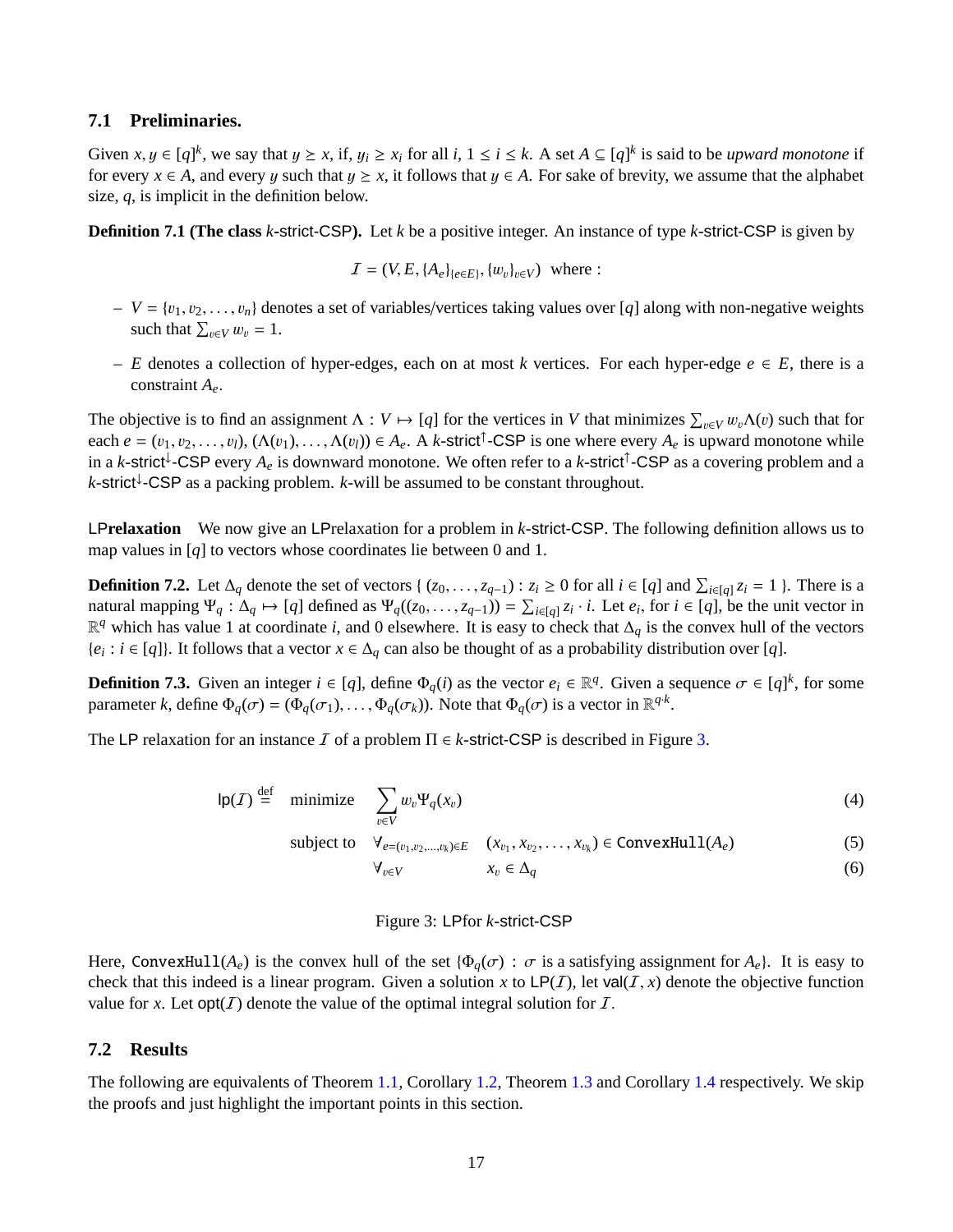**Theorem 7.4 (**LP**-integrality gap based Inapproximability).** *Let* <sup>Π</sup> *be a k-*strict-CSP *for k* <sup>=</sup> *<sup>O</sup>*(1), *and* <sup>J</sup> *be a constant-sized instance of*  $\Pi$ . Let x be a feasible-connected solution for LP( $J$ ). Then for every  $\delta > 0$ , *it is* Unique G*-hard to distinguish between the following instances* I *of* Π

- *–* **YES.**  $\sigma \cdot \text{opt}(I) \leq \sigma \cdot (\text{val}(I, x) + \delta)$
- *–* **NO.**  $\sigma \cdot \text{opt}(I) \ge \sigma \cdot (\text{opt}(I) \delta).$

*Here,*  $\sigma \stackrel{\text{def}}{=} \sum_{v \in V(\mathcal{J})} w_v$  *which is either* +1 *or* -1.

Hence, if it is the case that *x* is also an optimal solution to  $LP(\mathcal{J})$ , then, assuming the UGC, the LP captures the approximability of the problem Π. For *k*-strict<sup>↑</sup>-CSP and *k*-strict<sup>↓</sup>-CSP we can easily convert any optimal LP<br>solution to a connected one with at most a δ loss in the LP value, for arbitrarily small constant δ. solution to a connected one with at-most a  $\delta$  loss in the LP value, for arbitrarily small constant  $\delta$ . Hence, we get the following important corollary which proves that the LP of Figure [3](#page-17-0) captures precisely the approximability of all covering and packing problems with  $k = O(1)$ .

**Corollary 7.5 (Optimal Inapproximability for Covering and Packing Problems).** *Let* Π *be a k-*strict<sup>↑</sup> -CSP *or a*  $k$ -strict<sup>†</sup>-CSP for  $k = O(1)$ , and  $\mathcal J$  *be a constant-sized instance of*  $\Pi$ . *Then for every*  $\delta > 0$ , *it is* UNIQUE GAMES-hard<br>to distinguish between the following instances  $\mathcal I$  of  $\Pi$ *to distinguish between the following instances* I *of* Π

- *–* **YES.**  $\sigma \cdot \text{opt}(I) \leq \sigma \cdot (\text{lp}(J) + \delta)$
- *–* **NO.**  $\sigma \cdot \text{opt}(I) \ge \sigma \cdot (\text{opt}(\mathcal{J}) \delta).$

*Here,*  $\sigma = 1$  *for k*-strict<sup> $\uparrow$ </sup>-CSP *and*  $\sigma = -1$  *for k*-strict<sup> $\downarrow$ </sup>-CSP.

Note that the form makes sense for both covering and packing problems if one notices that in the case of packing problems both the LP value and the optimal value are negative. We will, henceforth, keep the discussion just to covering problems. All results can be directly translated in the packing world and we omit the details.

**Rounding for covering-packing problems.** For a *k*-strict<sup>↑</sup> -CSP Π we give a rounding algorithm called ROUND*<sup>q</sup>* (see Figure [4\)](#page-19-0) for the LPof Figure [3.](#page-17-0) For an instance I of  $\Pi$ , a solution x to LP(I), and a parameter  $\varepsilon > 0$ , which should be ignored for this discussion, let round<sub>*q*</sub>(*I*, *x*,  $\varepsilon$ ) denote the value of the integral solution that ROUND<sub>*q*</sub> produces for  $I$  starting from the LP solution  $x$ . We show that ROUND<sub>q</sub> (unconditionally) achieves an approximation ratio equal to the integrality gap, up to an arbitrarily small additive constant, of the LPrelaxation.

**Theorem 7.6 (Rounding achieves Integrality Gap).** *Let* γ ∗ (Π) *be the worst-case approximation ratio (integrality gap) achieved by the* LP *relaxation for the problem*  $\Pi$ *, i.e.,*  $\gamma^*(\Pi) \stackrel{\text{def}}{=} \sup_{\mathcal{J}}(\text{opt}(\mathcal{J})/|\text{p}(\mathcal{J}))$ *, where the supre-*<br>mum is taken over all instances  $\mathcal{J}$  of  $\Pi$ . Then, for any given instan *mum is taken over all instances*  $\mathcal J$  *of*  $\Pi$ . *Then, for any given instance*  $I$ *, optimal* LP*solution*  $x^*$  *and*  $\varepsilon > 0$ *,* round<sub>q</sub>(I, x<sup>\*</sup>,  $\varepsilon$ )  $\leq \gamma^*(\Pi) \cdot (\text{opt}(I) + O_q(\varepsilon)).$ 

For covering and packing problems, we show how to start with an instance  $\mathcal J$  of  $\Pi$  and a solution  $x$  to  $\mathsf{LP}(\mathcal J)$ , and give a UNIQUE GAMES-based reduction for  $\Pi$  whose soundness and completeness are roughly val( $J, x$ ) and round<sub>*a*</sub> $(\mathcal{J}, x, \varepsilon)$  respectively.

**Corollary 7.7** (LP-rounding gap based Inapproximability). Let  $\Pi$  be a k-strict<sup>†</sup>-CSP for  $k = O(1)$ , and  $\mathcal J$  be a<br>constant sized instance of  $\Pi$  and x a solution to  $\Pi$   $\mathcal F$ . Then for every  $\delta > 0$ , it is Unput G *constant-sized instance of*  $\Pi$ , *and x a solution to*  $LP(\mathcal{J})$ , *Then for every*  $\delta > 0$ , *it is* UNIQUE GAMES-hard to distinguish *instances*  $\overline{I}$  *of*  $\Pi$  *with optimal less than* val( $\overline{J}$ *, x*)+ $O_a(\delta)$  *from those with optimal more than* round $\overline{O}_a(\overline{J}, x, \delta) - \Omega_a(\delta)$ .

The reduction in this theorem is slightly different from that in the corollary. This theorem is useful compared to the in the case when it is easier to come up with a LP-rounding gap rather than an integrality gap.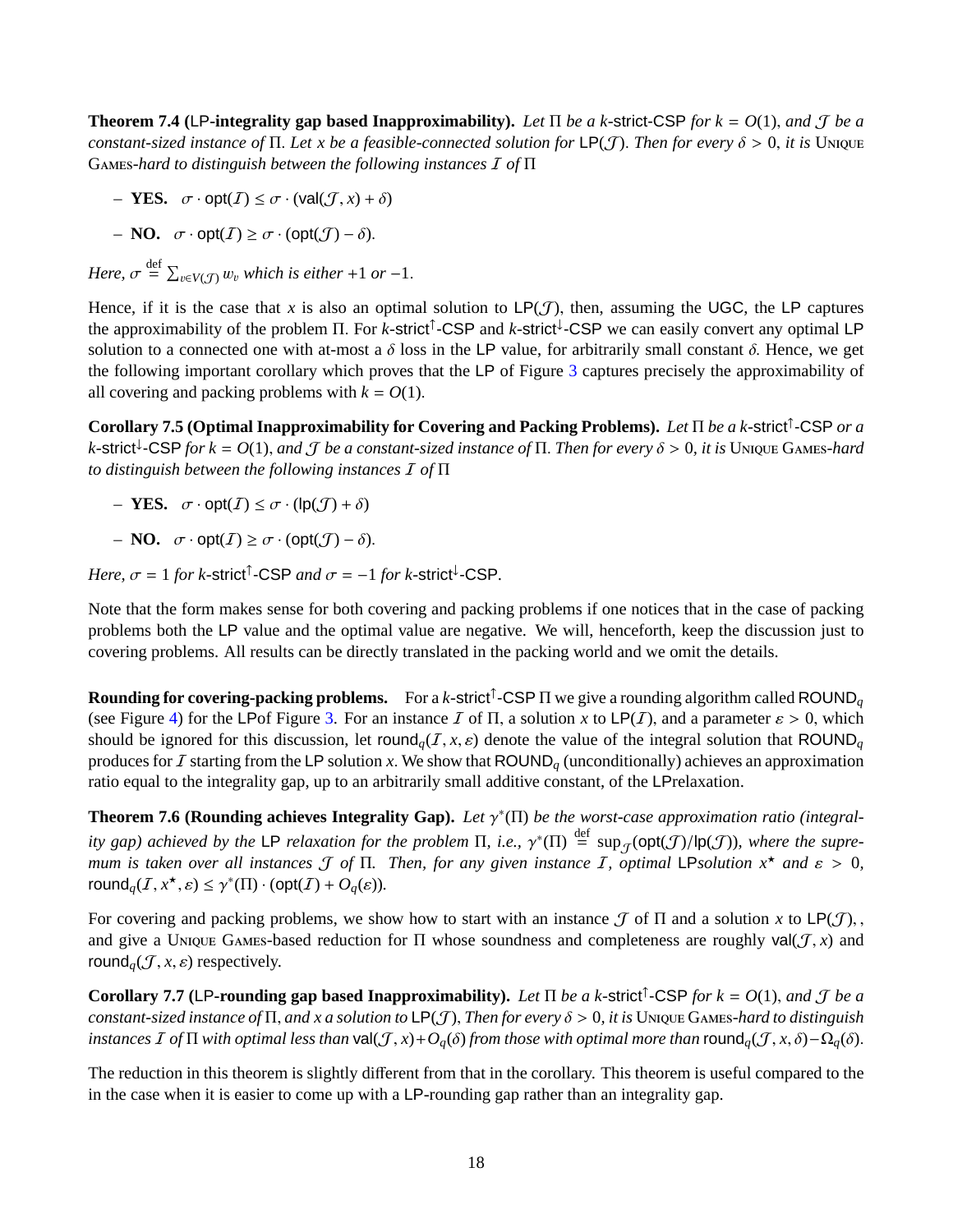**The Rounding Algorithm.** We now describe the rounding algorithm for a *k*-strict<sup>↑</sup> -CSP. The algorithm uses a perturbation parameter  $\varepsilon$ . We first argue that we can perturb a feasible solution to  $\mathsf{LP}(I)$  such that the number of distinct (vector) values taken by the variables are small. This perturbation will not affect the objective value significantly. We shall assume without loss of generality that  $1/\varepsilon$  is an integer.

**Definition 7.8.** For a parameter  $\varepsilon > 0$ , define  $\Delta_q^{\varepsilon,i}$ ,  $0 \le i < q$ , as the set of points  $z \in \Delta_q$  satisfying the following conditions. (1)  $z_0 = 7$ ,  $z_0 = 0$ ,  $z_0 = 7$ ,  $z_0 = 0$ ,  $z_0 = 0$ ,  $z_0 = 0$ ,  $z_0 = 0$ ,  $z_0 =$ conditions – (1)  $z_0, \ldots, z_{i-1}$  are multiples of  $\varepsilon$ , and (2)  $z_{i+1} = \cdots = z_{q-1} = 0$ . Observe that  $z_i$  must equal  $1 - \sum_{j=0}^{i-1} z_j$ . Let  $\Delta_q^{\varepsilon}$  denote  $\bigcup_i \Delta_q^{\varepsilon,i}$ .

It is easy to check that  $|\Delta_q^{\varepsilon}|$  is at most  $1/(\varepsilon+1)^q$ . We now show how a vector  $x \in \Delta_q$  can be perturbed to a vector in  $\Delta_q^{\varepsilon}$ .

**Definition 7.9.** Let  $a \in [0, 1]$  be a real number. Define  $a^{\varepsilon}$  as the smallest multiple of  $\varepsilon$  greater than or equal to  $a$ . Consider  $x \in A$ . Let *i* be the largest integer such that  $x^{\varepsilon} + \ldots + x^{\varepsilon} \leq 1$ . Th *a*. Consider  $x \in \Delta_q$ . Let *i* be the largest integer such that  $x_0^{\varepsilon} + \cdots + x_{i-1}^{\varepsilon} \leq 1$ . Then, define  $x^{\varepsilon}$  to be the vector  $(x_0^{\varepsilon}, \ldots, x_{i-1}^{\varepsilon}, 1 - \sum_{j=0}^{i-1} x_j^{\varepsilon}, 0, \ldots, 0) \in \Delta_q^{\varepsilon, i}$ .

The rounding algorithm is described in Figure [4.](#page-19-0) Let round<sub>*q*</sub>(*I*, *x*,  $\varepsilon$ ) denote the objective value of the solution returned by  $\text{ROUND}_q(I, x, \varepsilon)$ .

**INPUT:** An instance  $I = (V, E, \{A_e\}_{e \in E}, \{w_v\}_{v \in V})$  of a problem in *k*-strict<sup>†</sup>-CSP, a feasible solution *x* to LP(*I*) deparameter  $c > 0$ . Let *m*, deparatel  $A^{\epsilon_1}$ and a parameter  $\varepsilon > 0$ . Let  $m_q$  denote  $|\Delta_q^{\varepsilon}|$ .

**OUTPUT:** A labeling  $\Lambda: V \mapsto [q]$ .

- 1. Construct the solution  $x^{\varepsilon}$ .
- 2. Let *I* denote the set  $\Delta_q^{\varepsilon}$  arranged in some order.
- 3. For every  $z \in [q]^{m_q}$ , construct an integral solution  $\Lambda^z$  as follows :  $\Lambda_u^z$  $\frac{\text{def}}{=} z_j \text{ if } x_u^{\varepsilon} = I_j.$
- 4. Output the solution  $\Lambda^{z^*}$  which has the smallest objective value among all feasible solutions in  $\{\Lambda^z | z \in I\}$  $[q]^{m_q}$

<span id="page-19-0"></span>Figure 4: Algorithm ROUND*<sup>q</sup>*

Since  $m_q$  is  $O(1/\varepsilon^q)$ , the running time of ROUND<sub>q</sub> is  $O(poly(n^k, 1/\varepsilon^q))$ . We state the following fact without proof.

**Fact 7.10.** *Let x be a feasible solution to* LP(I). *Then*

- *1.*  $x^{\varepsilon}$  *is feasible for*  $\mathsf{LP}(I)$ *.*
- 2.  $\text{val}(I, x^{\varepsilon}) \leq \text{val}(I, x) + \varepsilon \cdot q^2$ .

## **7.3 Dictatorship Test Gadget**

In this section we outline the proof of Theorem [7.4.](#page-17-1) For this discussion, we restrict ourselves to the dictatorship test gadget and the case that  $w_v \ge 0$  and  $\sum_v w_v = 1$ . First, we need some preliminaries.

### **Probability Distribution from a Feasible Solution.**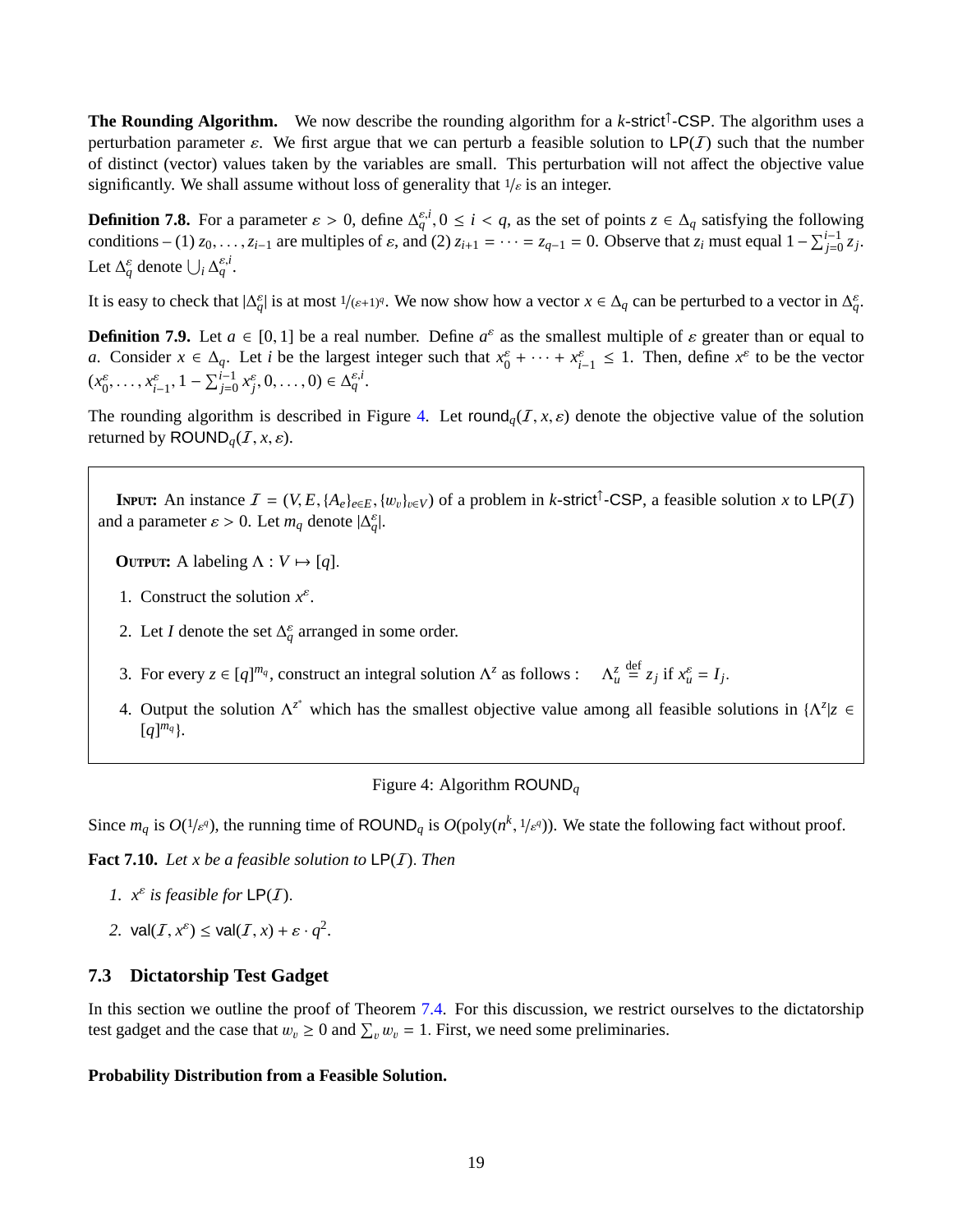**Definition 7.11.** Let *x* be a feasible solution to LP(*J*). For a hyper-edge *e*, let  $x|_e$  be the vector obtained by restricting *x* to only those vertices which belong to *e*.  $P_e$  shall denote the probability distribution over vectors in  $\Delta_q^k$ corresponding to elements of  $A_e$  that arises from the fact that  $x|_e \in \text{ConvexHull}(A_e)$ . Given a vector  $p \in \Delta_q$ , let  $\mu_p$ be the corresponding distribution over [*q*] (as described in Definition [7.2\)](#page-17-2).

Consider an instance  $\mathcal{J} = (V, E, \{A_e\}_{e \in E}, \{w_v\}_{v \in V})$  of a *k*-strict-CSP problem  $\Pi$ , and a feasible-connected solution *x* to LP(*J*). As is key in basing hardness results on UGC, we will first construct, for an integer  $r \geq 1$ , a bigger instance (*dictatorship test gadget*)  $\mathcal{D}_{\tau}^r$  of  $\Pi$  and then compose it in a standard way with a UNIQUE GAMES instance. For this discussion, we restrict ourselves to the dictatorship test gadget. The instance  $\mathcal{D}_{\mathcal{J},x}^r$  will have the following components: components:

- **Vertex Set.** The vertex set of  $\mathcal{D}_{\mathcal{J},x}^r$  is  $V \times [q]^r$
- **Vertex Weights.** The weight of a vertex  $(v, (a_1, \ldots, a_r))$  will be  $w_v \cdot \mu_{x_v}((a_1, \ldots, a_k))$ .
- **Edges and Constraints.** Recall that for every hyper-edge  $e = (v_1, \ldots, v_k)$  in  $E(\mathcal{J})$ , from the solution *x*, we can read off a probability distribution  $P_e$  on  $[q]^k$ . Moreover the constraint in the LP requires that this is distribution is supported on *<sup>A</sup>e*, and the hypothesis requires that this support is connected. For every  $e = (v_1, \ldots, v_k) \in E(\mathcal{J})$  and every  $a^{(1)}, \ldots, a^{(k)} \in [q]^r$ , there will be an hyper-edge in  $\mathcal{D}_{\mathcal{J},x}^r$  between the vertices  $((v, a^{(1)}) \ldots (v, a^{(k)}))$  with the constraint A vertices  $((v_1, a^{(1)}), \ldots, (v_k, a^{(k)}))$  with the constraint  $A_e$ .

We will also associate a *weight* with this edge which is  $\prod_{i=1}^{r} P_e(a_i^{(1)})$  $a_i^{(1)}, \ldots, a_i^{(k)}$ <br>and will no  $i<sup>(k)</sup>$ ). We will not keep any hyperedges with 0 weight. These weights will be useful for the analysis and will not show up in the actual instance produced by the reduction.

**Influence in the** *q***-ary world** We will be interested in functions on  $\Omega^r = [q]^r$  along with a product probability measure. As in the binary case, for  $r = 1$ , there are functions ( $\chi_0 = 1, \chi_1, \chi_{q-1}$ ) that form an orthonormal basis for all functions  $f : [q] \to [0, 1]$  which can be tensored to obtain a orthonormal basis  $\{\chi_S\}_{\{S \in [q]^r\}}$ . Thus, every function  $f : [q]^r \to [0, 1]$  can be written in a multilinear representation:  $f : [q]^r \to [0, 1]$  can be written in a multilinear representation:

$$
f = \sum_{S \subseteq [r]} \hat{f}(S) \chi_S.
$$

The definition of influence and pseudo-randomness are exactly as in the binary case.

**Definition 7.12 (Low Degree Influence).** The *d*-degree influence of the *i*th coordinate of  $f : [q]^r \rightarrow [0, 1]$  is given by: by:

$$
\mathrm{Inf}_i^{\{
$$

Note that the definition of influence implicitly depends on the probability measure on  $\Omega^r = [q]^r$ . In our setting, the measure will be clear from the function we measure the influence of.

**Definition 7.13** ( $\tau$ -**pseudo-random function).** A function,  $f : [q]^r \to [0, 1]$ , is said to be  $\tau$ -pseudo-random if for  $d = [1/\tau]$  and every i  $\text{Inf}^{(\le d)}(f) \le \tau$  $d = \lceil 1/\tau \rceil$  and every *i*,  $\text{Inf}_i^{\{\langle d\}}(f) \leq \tau$ .

**Invariance Principle** The space  $\Omega^k = [q]^k$  along with a probability measure *P* is called a correlated space. Two points  $(x_1, \ldots, x_k)$ ,  $(y_1, \ldots, y_k) \in [q]^k$  are said to be connected by an edge if they differ in at-most one position. A subset *S* ⊆ [*q*]<sup>*k*</sup> is said to be connected if the subgraph induced by the vertices of *S* along with the edges is connected. For an instance  $I$  of a *k*-strict-CSP, given a solution  $x$  to  $LP(I)$ ,  $x$ -is said to be connected if for every edge  $e = (v_1, \ldots, v_l), (x_{v_1}, \ldots, x_{v_l})$  can be written as a convex combination of points in  $A_e$  such that the support of this convex combination is connected. this convex combination is connected.

As in the binary world, we have the following powerful theorem of Mossel.